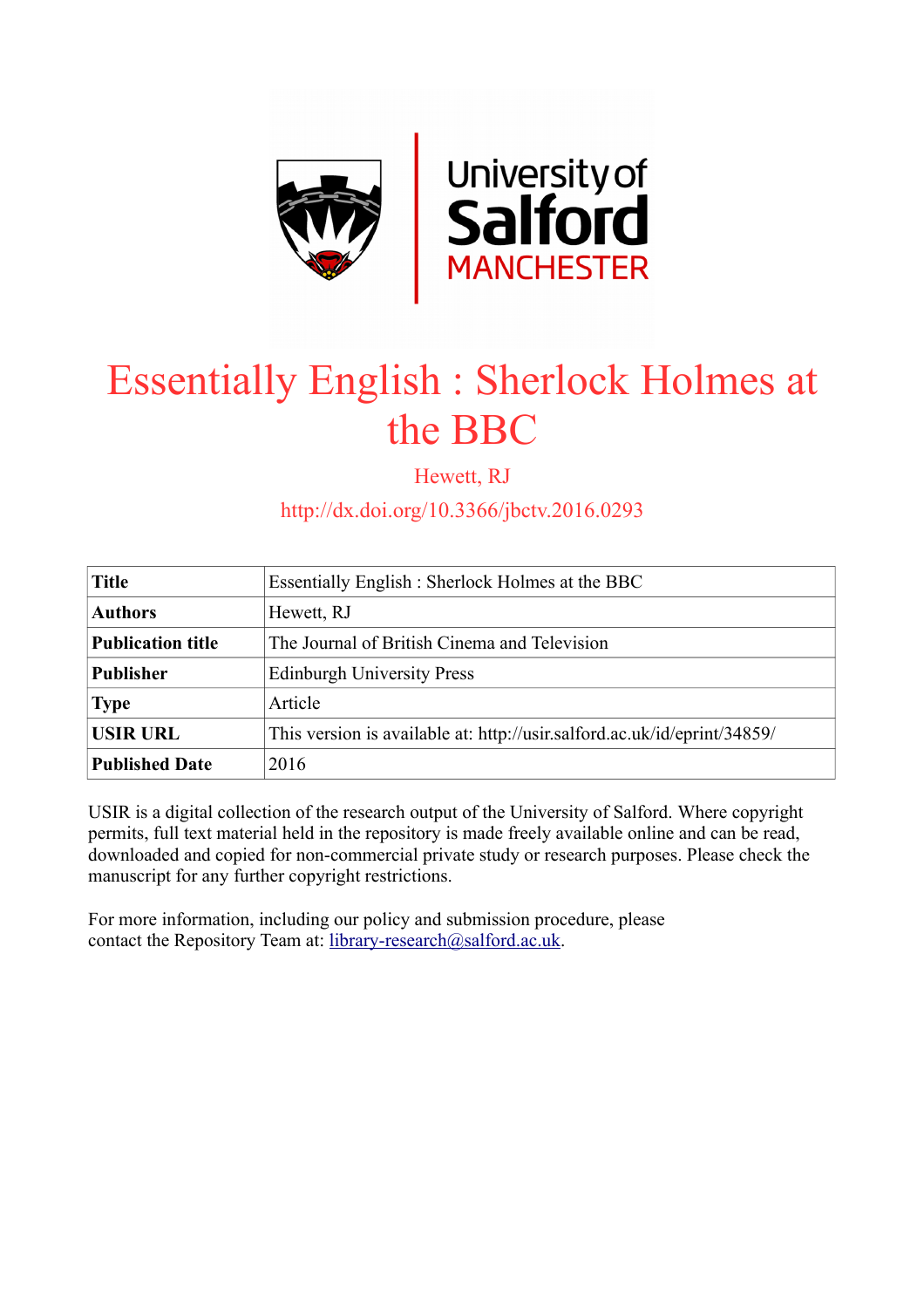## **Essentially English: Sherlock Holmes at the BBC**

#### Richard Hewett

### *Introduction*

There can be few literary characters more strongly associated with London than Sir Arthur Conan Doyle's Sherlock Holmes. Though he often made investigative sojourns into the English countryside, it is with the smog-filled, gas-lit streets of the Victorian and Edwardian capital that Holmes is most frequently associated; even today, when Holmes has been updated to the twenty-first century via Mark Gatiss and Steven Moffat's *Sherlock* (BBC, 2010- ), London remains almost fetishistically associated with the detective, although the programme's iconography leans towards its more modern aspects such as the London Eye or the Swiss Re 'Gherkin'. As Elizabeth Evans has highlighted, the DVD blurb for the first series, while claiming Benedict Cumberbatch's Sherlock as 'a new sleuth for the  $21<sup>st</sup>$  century' (2012: 111), also referred to the world's favourite detective emerging from the fog, thus reviving a peculiarly traditional image for the modern age.

Holmes' associations with London and his essential 'Englishness' are so deeply ingrained that even when the programme has been repurposed for American audiences, the detective has been portrayed almost exclusively as an English character played by a British actor. Those who have essayed the role for US television include Ronald Howard, Roger Moore, Geoffrey Whitehead, Ian Richardson, Michael Pennington, Edward Woodward, Patrick Macnee and Anthony Higgins. Holmes has also been played several times on American screens by Canadian Christopher Plummer and Canadian American Matt Frewer, making Larry Hagman and Charlton Heston the only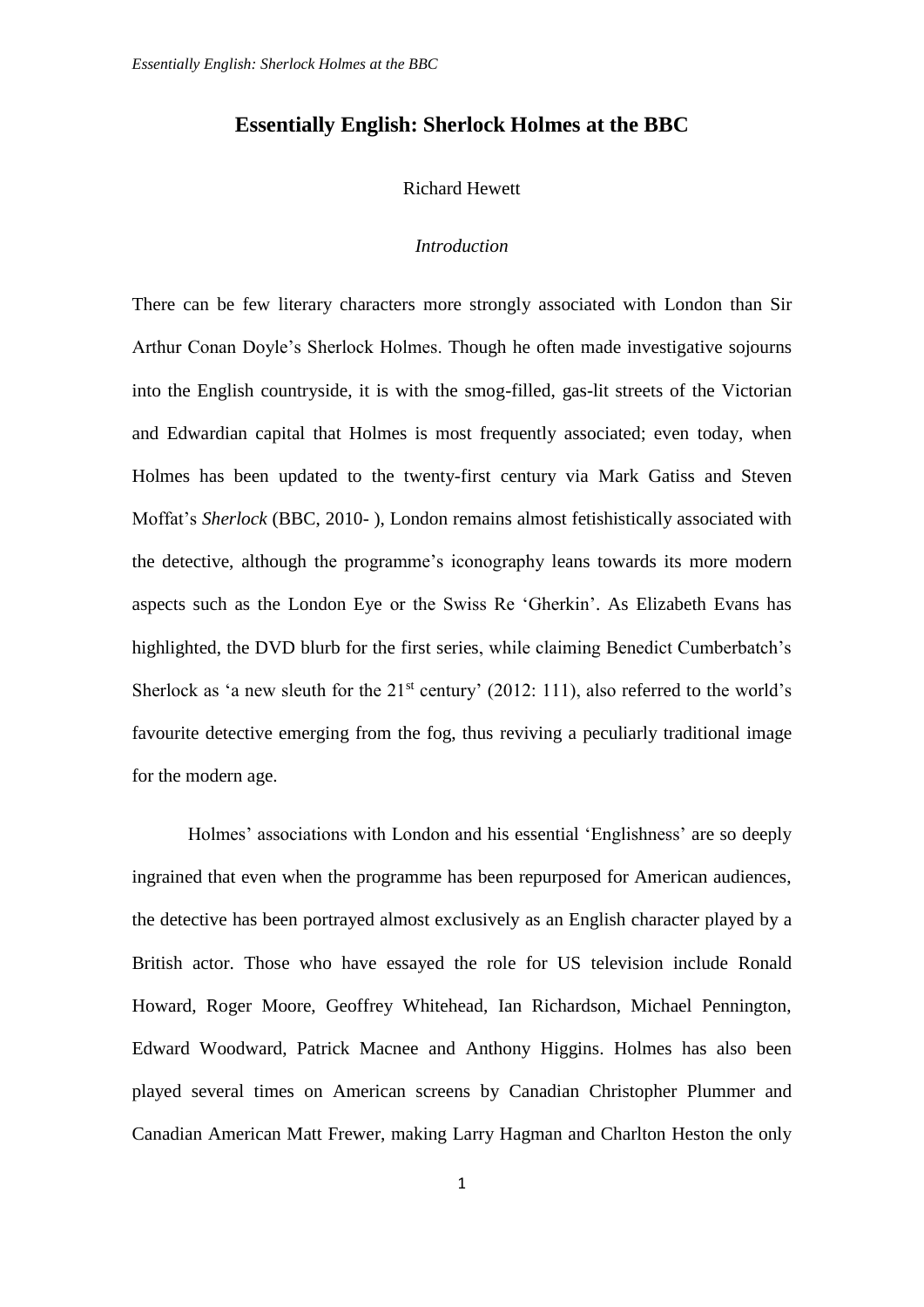purely American incumbents; perhaps significantly, neither appeared more than once in the role on television. <sup>1</sup> Even the current US incarnation, CBS's *Elementary* (2012- ), takes pains to emphasise the fact that Johnny Lee Miller's Holmes is an English eccentric who has relocated to America, though Watson (Lucy Liu) at least is now a native of New York.

Such casting and narrative decisions would seem to indicate an interest in maintaining Holmes' UK nationality as a unique selling proposition in the majority of screen adaptations. Despite this superficial concern with 'Englishness', however, over the years a number of British television productions have from the outset borne American sales firmly in mind, some even being specifically tailored to US audiences in terms of the versions aired. The various Granada productions mounted between 1984 and 1994, starring Jeremy Brett, went to great lengths to ensure period accuracy and (initially) fidelity to the source texts. <sup>2</sup> However, co-creator and producer Michael Cox's account of his work on the series, *A Study in Celluloid* (2011), reveals that a US pre-sale was a key factor with regard to funding (3), casting (Brett being an actor with a reasonably high profile on both sides of the Atlantic) and the selection of material for adaptation, with early series utilising only those stories which were in the public domain in both Britain and the US  $(8)$ .<sup>3</sup> More recently, Lynette Porter has highlighted the fact that screenings of *Sherlock* on America's Public Broadcasting System (PBS) have required not only edits to accommodate running length, but also the recording of alternate dialogue, 'specific cultural references [having] been filmed differently instead of overdubbed' (2013: 123).<sup>4</sup> Citing resistance on the part of *Sherlock*'s creators to CBS's proposed US version, Porter points out that 'the decisions of multiple networks about two television series indicate the popularity of Sherlock Holmes but also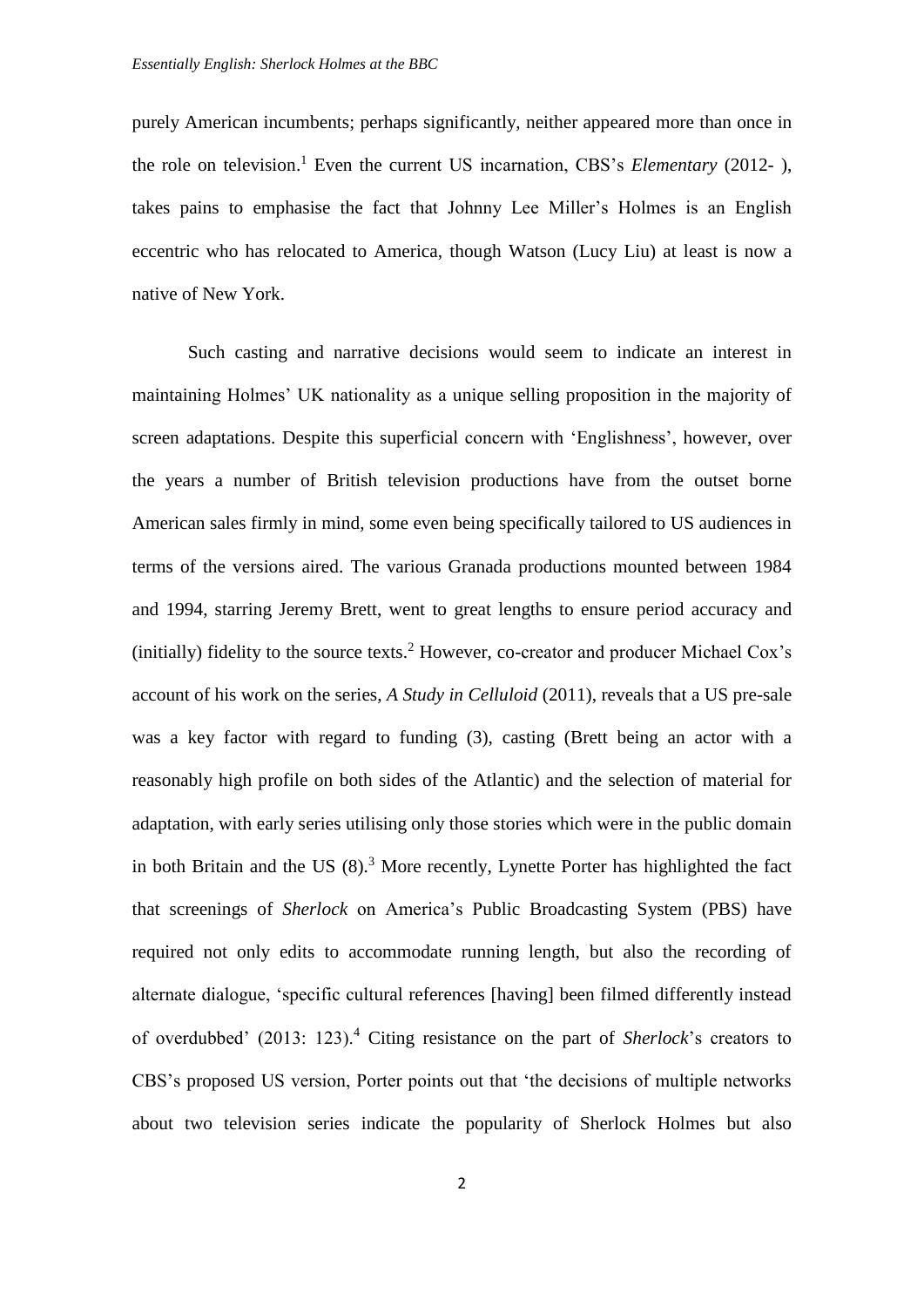introduce questions about how "British" Sherlock Holmes must be in order to be accepted or understood by American audiences' (ibid.: 127).

As shown by Elizabeth Evans, *Sherlock* brings together two traditions of modern 'quality television': 'the US tradition of the glossy, psychological deep and complex drama and the UK tradition of "prestige" through heritage and literary adaptation. This combination in turn reflects the BBC's attempts to maintain its public service purposes while competing in a global television market' (Evans 2012: 111). Such considerations, however, have not always been so close to the hearts of British television producers, for whereas *Sherlock*'s creators 'anticipated an international audience of newcomers as well as a homegrown Holmes fanbase' (Porter 2013; 114), previous BBC versions took little account of US tastes. Between 1965 and 1968 the Corporation produced two series of Holmes adaptations, the first starring Douglas Wilmer, and the latter Peter Cushing, each co-starring Nigel Stock as Doctor Watson. As the original files at the BBC's Written Archives Centre reveal, these series were at pains to remain faithful to Conan Doyle's original stories, due largely to contractual stipulations on the part of the Doyle estate (Hewett 2015), and were desirous of overseas sales. However, despite the exhortations of the estate's representatives, they actively resisted any form of American input at the creative level. Though little remembered today outside the circles of Holmes aficionados, these productions offer a fascinating case study of the BBC's approach and attitude to overseas sale in the pre-globalisation era. Whereas today the Corporation has its own digital and satellite channel, BBC America, funded by advertising and aimed specifically at an American audience, in the 1960s the attention paid to the United States was relatively negligible. Compared with the later Granada Television productions, the 1960s Holmes series failed to make a significant impact overseas, not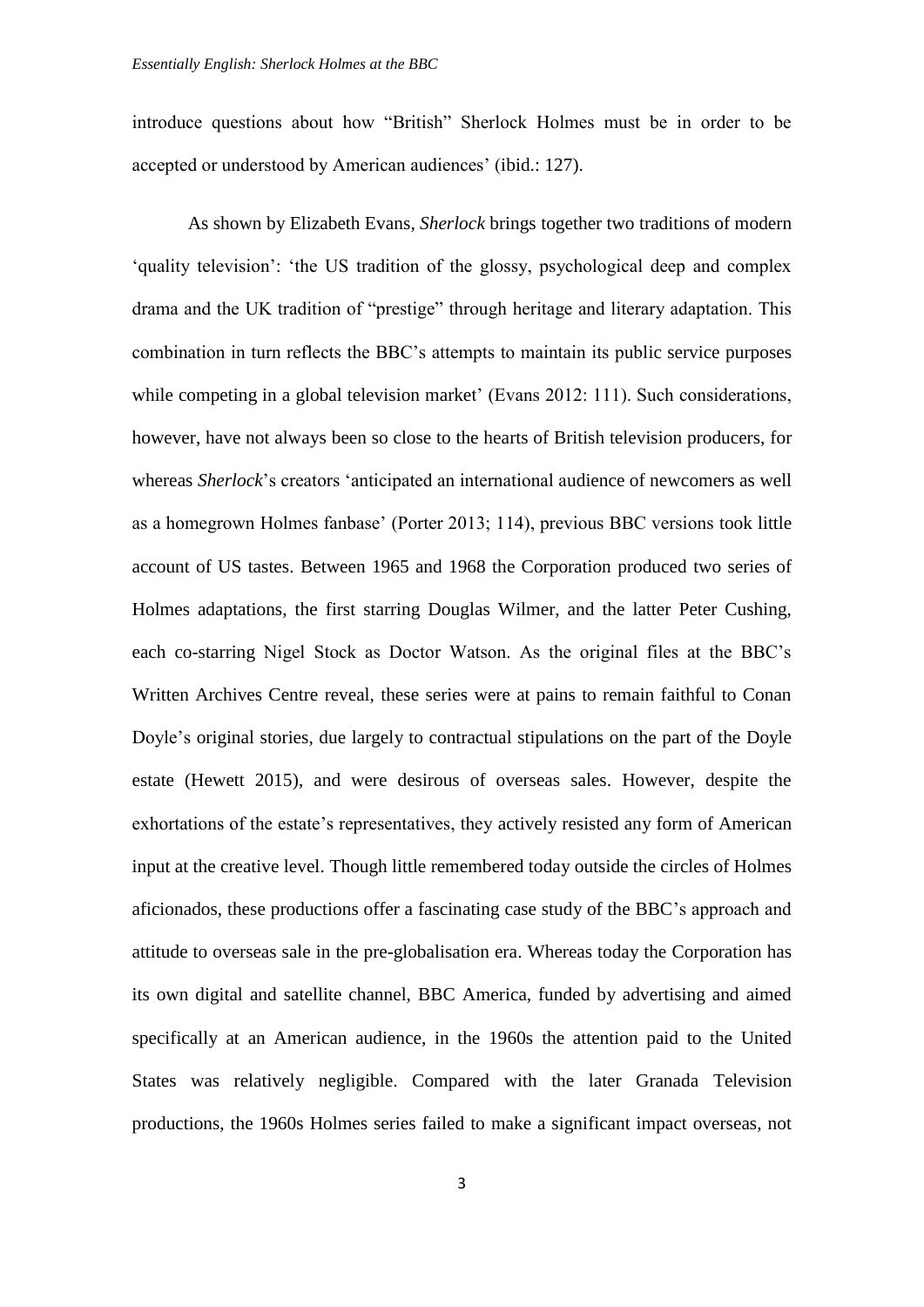being shown in the US despite high ratings and a generally positive audience reaction in Britain. This was at a time when independent television productions such as *The Saint* (ITV, 1962-9) and *The Avengers* (ITV, 1961-9) were making significant inroads abroad, providing a stark contrast with the BBC's inability – or unwillingness – to market successfully a property with such potential international appeal. Based on original archive research, this article examines the various causes and effects relating to the BBC's resistance to American input into their Sherlock Holmes series, and the extent to which this reflected broader attitudes towards the US television market.

#### *Sherlock Holmes and BBC Television*

The first televised series of Sherlock Holmes in Great Britain (and, indeed, the world)<sup>5</sup> arrived in 1951 in the shape of six live episodes starring Alan Wheatley and produced by the BBC between October and December. These were, however, never intended for international consumption, Sir Arthur Conan Doyle's son Adrian having only reluctantly granted permission for the programmes to be made, and then only on the understanding that all content be confined to Great Britain.<sup>6</sup> Introduced in 1947, the process of telerecording (making 35mm filmed transcripts by pointing a camera at a transmitting monitor during broadcast) was still primitive, and these programmes were almost certainly not recorded or retained in any form.

In 1964, following a well-received production of 'The Speckled Band' as part of the BBC's anthology series *Detective* (1964; 1968-9), plans for a series of twelve Holmes adventures went ahead, with Douglas Wilmer and Nigel Stock retained as Holmes and Watson. Rights to an initial five episodes had already been purchased and the Corporation now took up their option on a further eight stories. <sup>7</sup> Whereas 'The Speckled Band' had been recorded on videotape at the BBC's Gosta Green studios in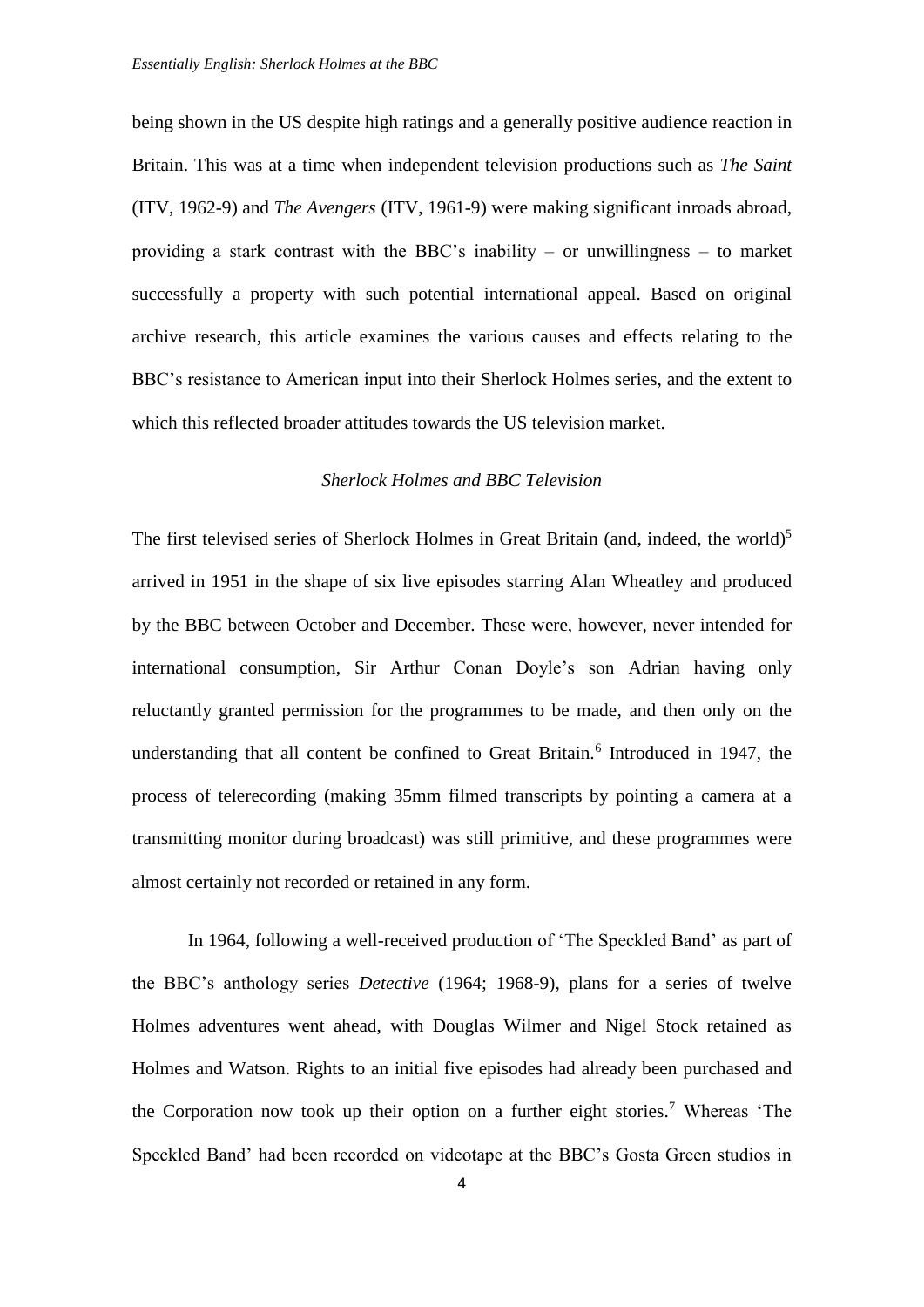Birmingham,<sup>8</sup> the series would be produced at the state of the art Television Centre in Wood Lane. Though still a multi-camera production, episodes were to be recorded directly onto 35mm film rather than videotape for domestic transmission, and to 16mm film for overseas sale, a method earlier utilised by series producer David Goddard on *Kipling* (BBC, 1964).<sup>9</sup>

The decision to record directly onto film would seem to indicate that the Corporation already had overseas sales in mind. While 16mm was not regarded as suitable for domestic transmission (McNaughton 2014: 392), this was the format usually employed for overseas export, since the UK's  $405$  line PAL videotape<sup>10</sup> was incompatible with the 525 line NTSC system used in the US. The fact that the BBC was experimenting around this time with this 'videofilm' or 'Video Film Recording' system (ibid.: 395) demonstrates a growing awareness of the potential of sales to the overseas market, offering a better quality picture than telerecording or even the 35mm film recording favoured by independent companies such as ITC. Options on the contract signed in January 1964 with Henry E. Lester, Adrian Conan Doyle's legal representative, included the television rights to Canada and the US (something that the estate would later attempt to reverse) and, given the international popularity of the Sherlock Holmes stories, the BBC would have been remiss to ignore such a sizeable market. Mindful of this, Lester was quick to suggest all-film (that is single camera) production, as opposed to the proposed electronic recording, and he strongly urged BBC Head of Copyright, R.G. Walford, to investigate the possibility of co-production with a US company.<sup>11</sup> Walford reported to Elwyn Jones, Head of Television Series Drama, that Lester had also offered the BBC the twelve Sherlock Holmes films made in the 1940s by Universal Studios and starring Basil Rathbone and Nigel Bruce, for television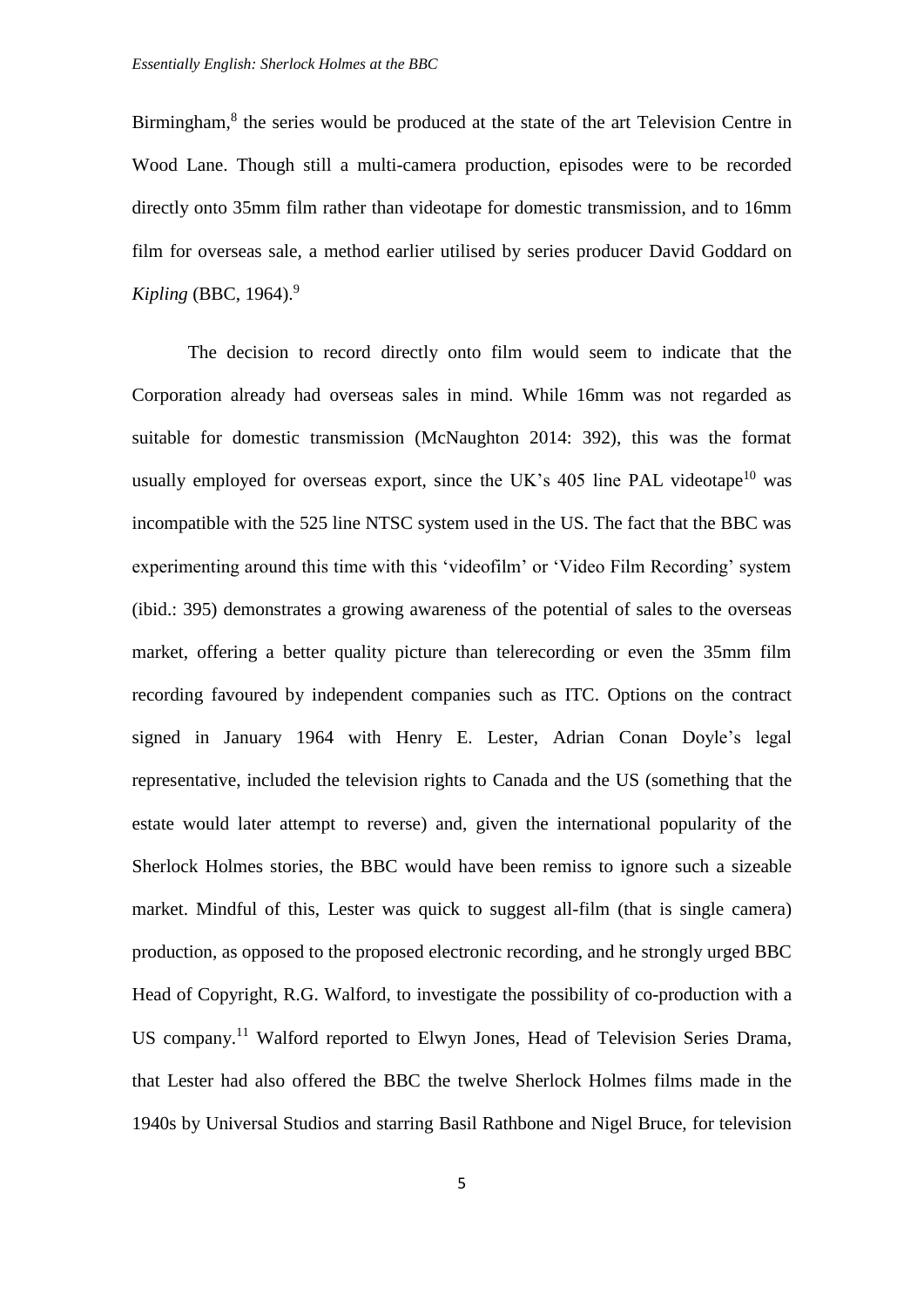screening.<sup>12</sup> According to Walford, Lester claimed that he was on the verge of leasing the Rathbone films to Granada Television, but had held back so as not to interfere with their programming.<sup>13</sup> Lester also pointedly claimed that 'a number of enquiries for rights to a Sherlock Holmes series' had been received from the United States: a possible attempt to force the BBC's hand in the matter of co-production. On 3 March Dennis Scuse, General Manager of BBC Television Enterprises, wrote to Walford:

It would be interesting to know whence came the enquiries in the United States concerning the series. If this were a network or a reputable film company then we might consider a co-production. I should, however, say that we would require a 90% guarantee that the series had been sold to a network. Frankly ... I am extremely doubtful about a network sale; the previous television film series made by a British company were very bad. I saw them – and I still doubt that a series based on Sherlock Holmes would be strong enough to hold a network in the current American television atmosphere.<sup>14</sup>

It is not clear which productions Scuse is referring to here, although possibly he has in mind *Fabian of the Yard* (BBC, 1954-56), which was made entirely on 35mm film and had been screened by CBS in America as *Patrol Car*. More recently, *The Third Man* (1959-65) was a single camera collaboration with National Telefilm Associates and Prestige Productions. Despite the modest success this programme had enjoyed, few other such productions had been mounted: a possible indication of the BBC's reluctance to appeal directly to an American market. A few days after Scuse's memo David Goddard wrote to Jones, strongly objecting to the idea of the BBC screening the Universal films:

My own feeling on this film series was one of outrage. It was a war-time 'flying the flag' type of series with Holmes and Watson playing the leading parts in Hollywood's impression of 'bomb happy' Britain. Therefore in my opinion it would be a grave mistake for either BBC1 or BBC2 to transmit any of these films while we are considering adaptations of the authentic stories.<sup>15</sup>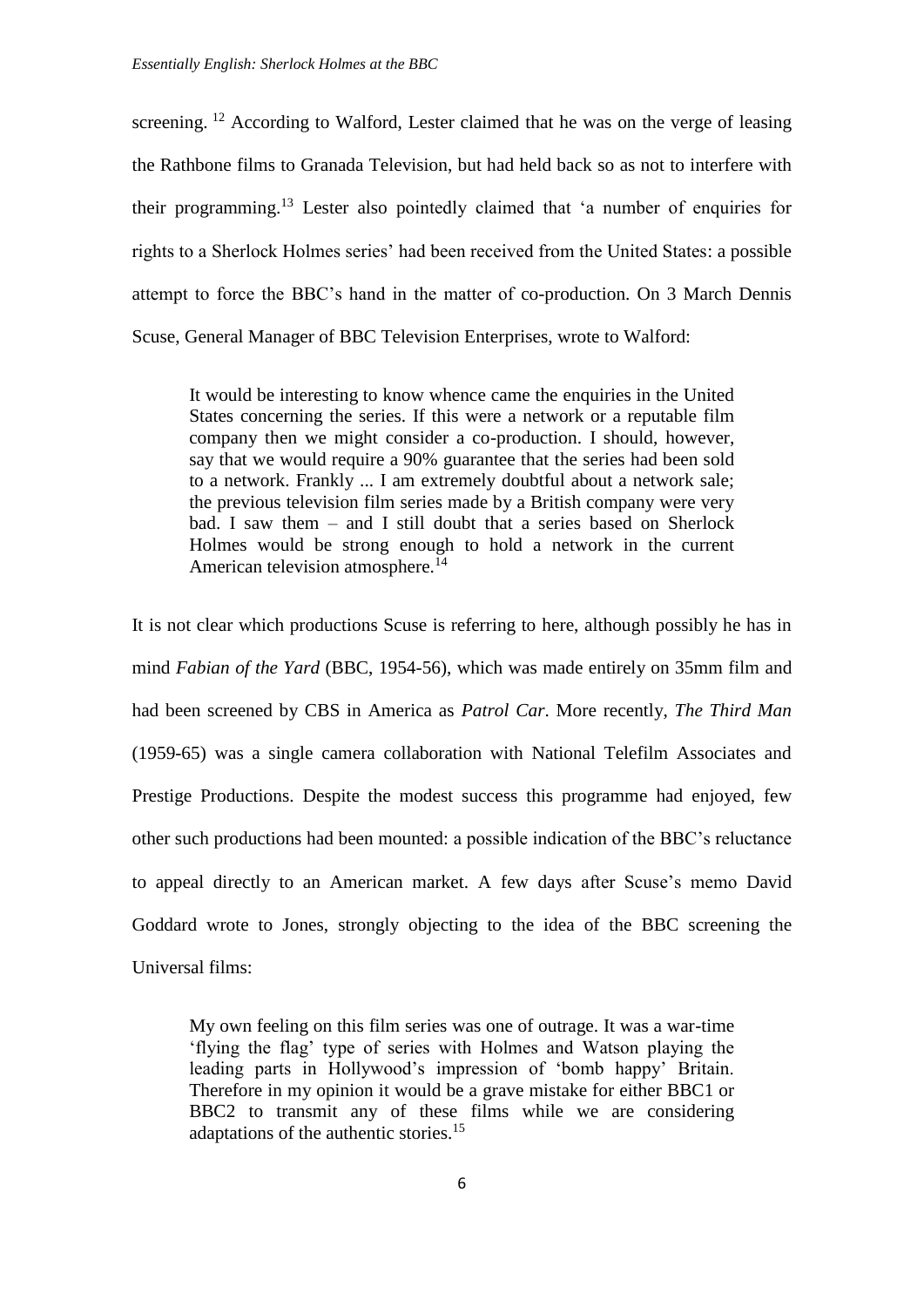Goddard's reluctance to place his production in competition with the Rathbone films, which he clearly regarded as being unsuitable because they were geared to American tastes, was shared by R.G. Walford, who explained to Henry Lester: 'These films were ... portraying to some extent Hollywood's impression of war-time Britain which is rather different from what we aim at in our series.<sup>16</sup> It should be borne in mind here that, although the Rathbone film series had ended eighteen years before, it had made a significant impact on audiences in Britain and America. Indeed, despite his best efforts, Rathbone had been unable to shake off the mantle of the great detective, only reluctantly returning to the role for 'The Adventure of the Black Baronet' (CBS, 1953) on American television. Around the time that the 1965 series was going into production, the BBC was also considering an anthology of adaptations of Doyle's non-Holmes stories, and Lester's suggestion that they be hosted by 'the ageing Basil Rathbone,' which was indicative of the extent to which the actor was still associated with Holmes, was not well received by Jones. <sup>17</sup> Goddard and Walford's negative reaction to the Rathbone films could, therefore, also be read as a straightforward case of branding: a desire to distinguish their new product from a popular series which still lingered in the public's memory. Regarding the possibility of American co-production, however, Walford's statement to Lester was more equivocal: 'The cost of making film versions would be, as you know, considerably greater and we would not want to incur it unless we were quite certain of a major United States sale.'<sup>18</sup> This would seem to indicate that the BBC was not averse in principle to the idea of making a single camera film production, but was only prepared (perhaps naturally) only to pay the increased costs of such a production if assured in advance of US revenue via a network sale.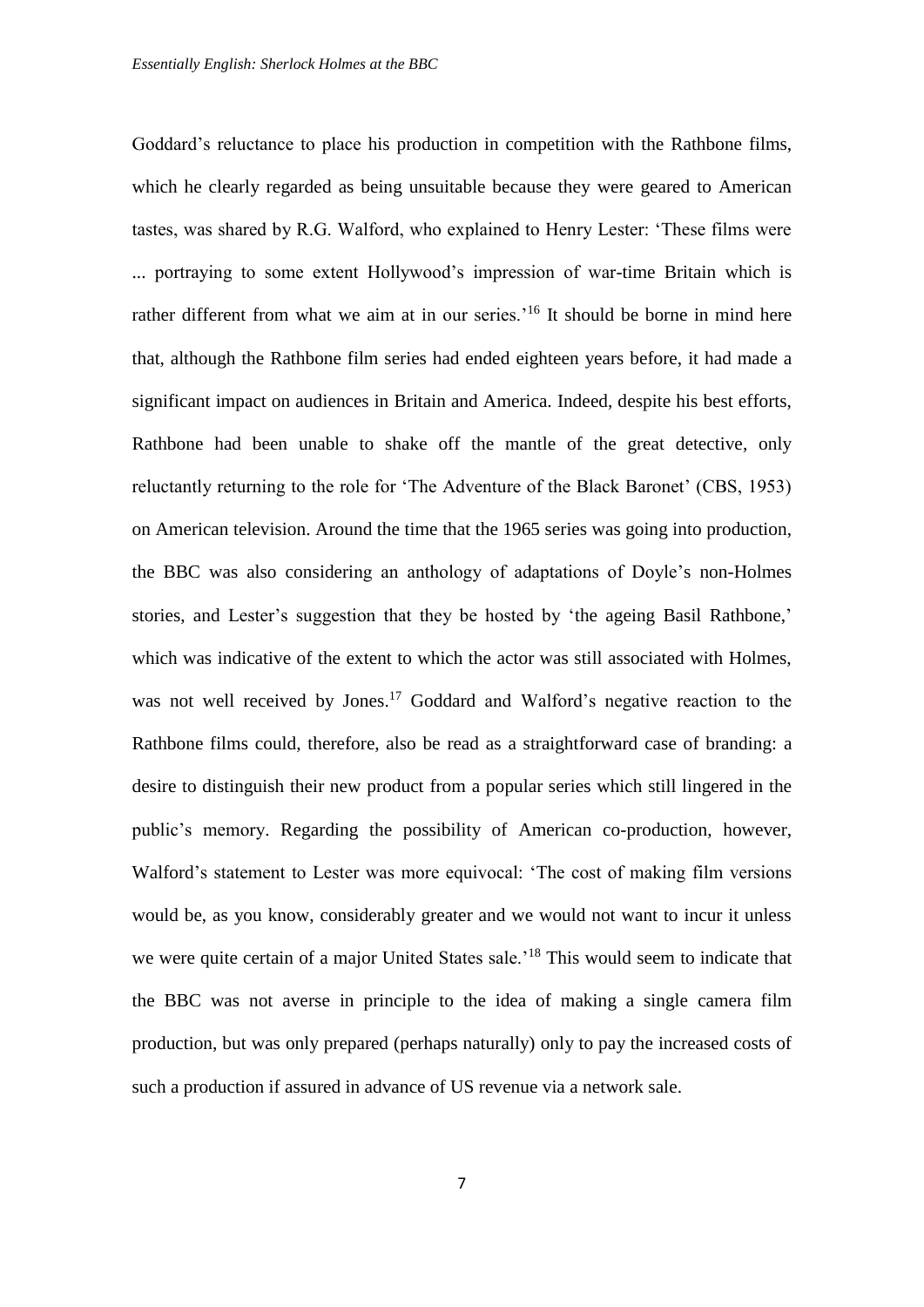Despite this not entirely encouraging note, Lester moved ahead with his efforts to secure a US deal, arranging for two representatives of Screen Gems, a subsidiary of Columbia Pictures, to visit Scuse. Screen Gems were no strangers to British television, having previously collaborated with Sydney Box Productions on *Ivanhoe* (ITV, 1958), which had launched Roger Moore as a major television star. On 12 June 1964 Scuse reported to Walford that:

they expressed some interest in a possible film series but appeared to be luke warm [*sic*] if the project was to be taped electronically. I have a feeling that ... they would want a fair amount of say in casting, production and, more importantly perhaps the slant which would of necessity, in their view, need to be towards the American market, rather than towards British domestic.<sup>19</sup>

At Lester's request, Scuse sent a copy of *Detective*'s 'The Speckled Band' to Screen Gems for a New York screening. However, Scuse stressed to Walford that he was anxious to avoid 'a situation where the Domestic Service find themselves committed to a film series which they don't want, rather than an electronic series which they would prefer.<sup>20</sup> This attitude is natural enough on the part of a public service broadcaster such as the BBC, whose primary concern would be its home audience. In addition, the American demand for single-camera film drama did not chime with the Corporation's modus operandi. Opened only four years earlier, Television Centre was equipped primarily for multi-camera, electronic production, the filming which took place at its Ealing Studios usually providing only brief inserts for studio productions which were otherwise entirely videotaped.

On 16 June Walford wrote to Jones, protesting Lester's continuing insistence on US co-production: 'Surely you would not want an American company having a say in casting, production and slanting of the programme towards the American market,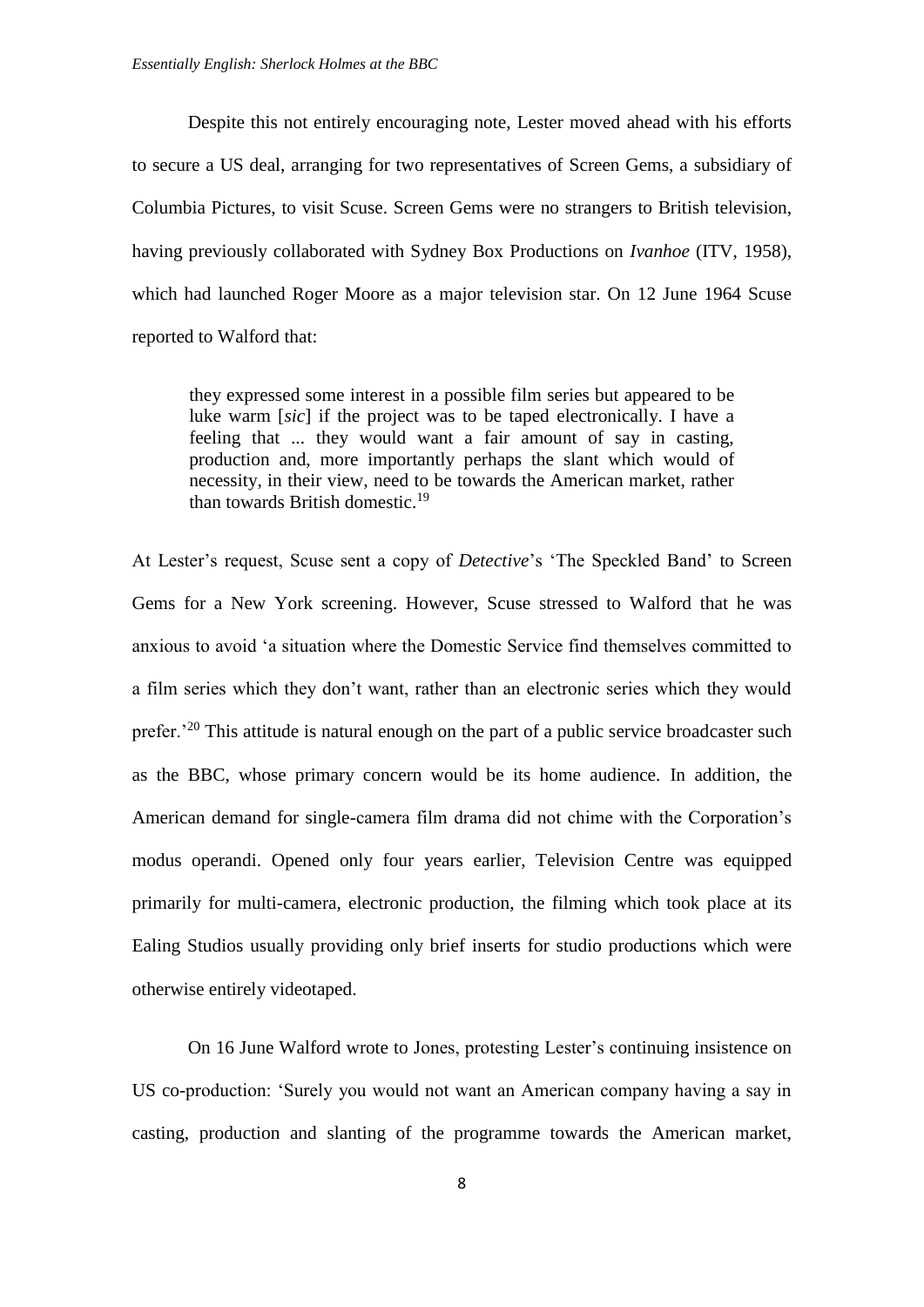particularly in view of the immense success of the first programme due largely to its having been so quintessentially English?'<sup>21</sup> The following day, *Sherlock Holmes* story editor John Gould supported Walford's stance:

Any series in which an American company had a say ... would inevitably mean that Mr Lester would have such a say, and I believe that this could be disastrous. I am also convinced from what Mr Lester has said to us that he wishes to be involved in these matters, but that any interference from him would be totally unnecessary. As you say, the success of the programme will depend very largely on it being essentially English. We can always ask Mr Lester's opinion, just so long as we are not bound to act on it. $22$ 

Ultimately, Elwyn Jones adopted a 'wait and see' approach:

There is no doubt in my mind that we should have to hold complete control on this project, on the other hand I have no theoretical objection to making it a filmed series if there should suddenly be lots of money about. It would be amusing if we were for once able to insist upon our own terms with the Americans. After all, our rights in this project are unassailable. $^{23}$ 

This correspondence indicates two clear attitudes on the Corporation's part: a firm belief that Holmes' much-prized 'Englishness' would automatically be compromised by any US input; and an acknowledgement that such involvement would be required (on a financial level, at least) in order to facilitate the expense of single camera film production. Jones' comments reveal an implicit resentment of American influence, despite a tacit acknowledgement of the need for investment and the desirability of sales abroad. This consideration was clearly still in the minds of the production team in early September when John Gould informed writer Giles Cooper that 'the sales potential overseas, particularly in America, is high. Could you therefore incorporate the usual number of commercial breaks, at the usual places?<sup>'24</sup>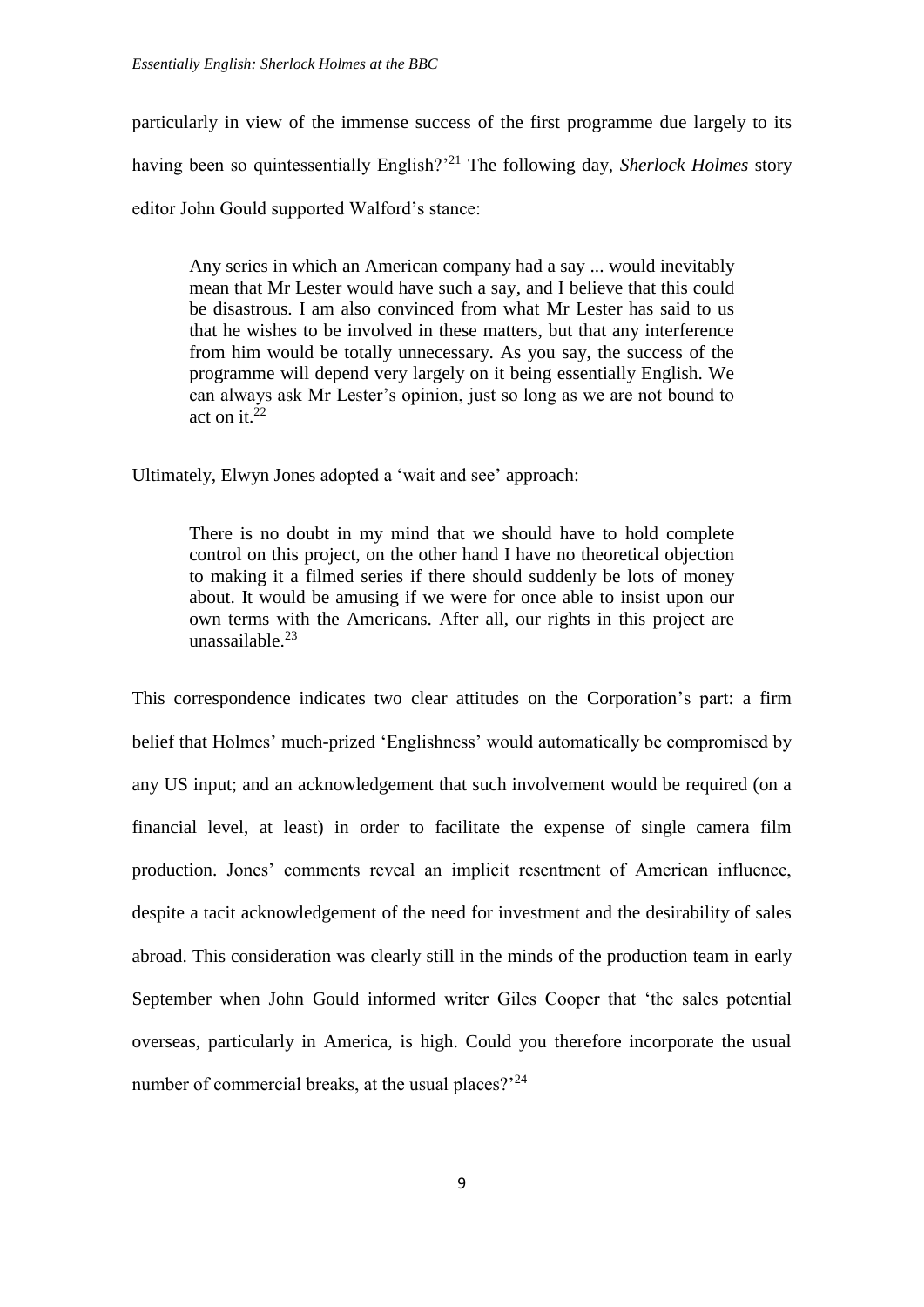In November Lester reported to Walford that his attempts to interest Screen Gems had proved unsuccessful, though he had taken up negotiations elsewhere. It would seem, however, these came to nought, and *Sherlock Holmes* ultimately became a multi-camera electronic production, recording directly to film for most episodes.<sup>25</sup> As Lester predicted, the resulting programme failed to find a US audience, although its faithful interpretations of Conan Doyle's tales proved popular enough in the UK to warrant a repeat screening and, after a hiatus of three years, a second series.

The extent to which the BBC was justified in its resistance to Henry Lester's exhortations is debatable. The 1965 *Sherlock Holmes* series' fidelity to Conan Doyle's original stories is considerable, a result both of the creative impulses of its producer and stars and the contractual limitations imposed by the Conan Doyle estate (Hewett 2015). What form the series might have taken had Lester's exhortations borne fruit is perhaps best hinted at by the feature film *A Study in Terror* (1966), produced by Lester's company, Sir Nigel Films, a year after the BBC series aired. While it borrows lines of dialogue from various Conan Doyle stories (it also includes the infamous 'Elementary, my dear Watson!', which in fact was never used in the originals), the film is most definitely non-canonical, the attempts by John Neville's Holmes to bring Jack the Ripper to justice owing more to the contemporaneous Hammer horror films. By comparison, the BBC series was the height of textual fidelity. Despite this – and the occasional visual innovation<sup>26</sup> – the 1965 television series' multi-camera set-up was unlikely to compete with the 35mm single camera film employed by contemporaries such as *The Avengers* (ITV, 1961-69), at this point still in black and white but poised to secure a lucrative deal with ABC.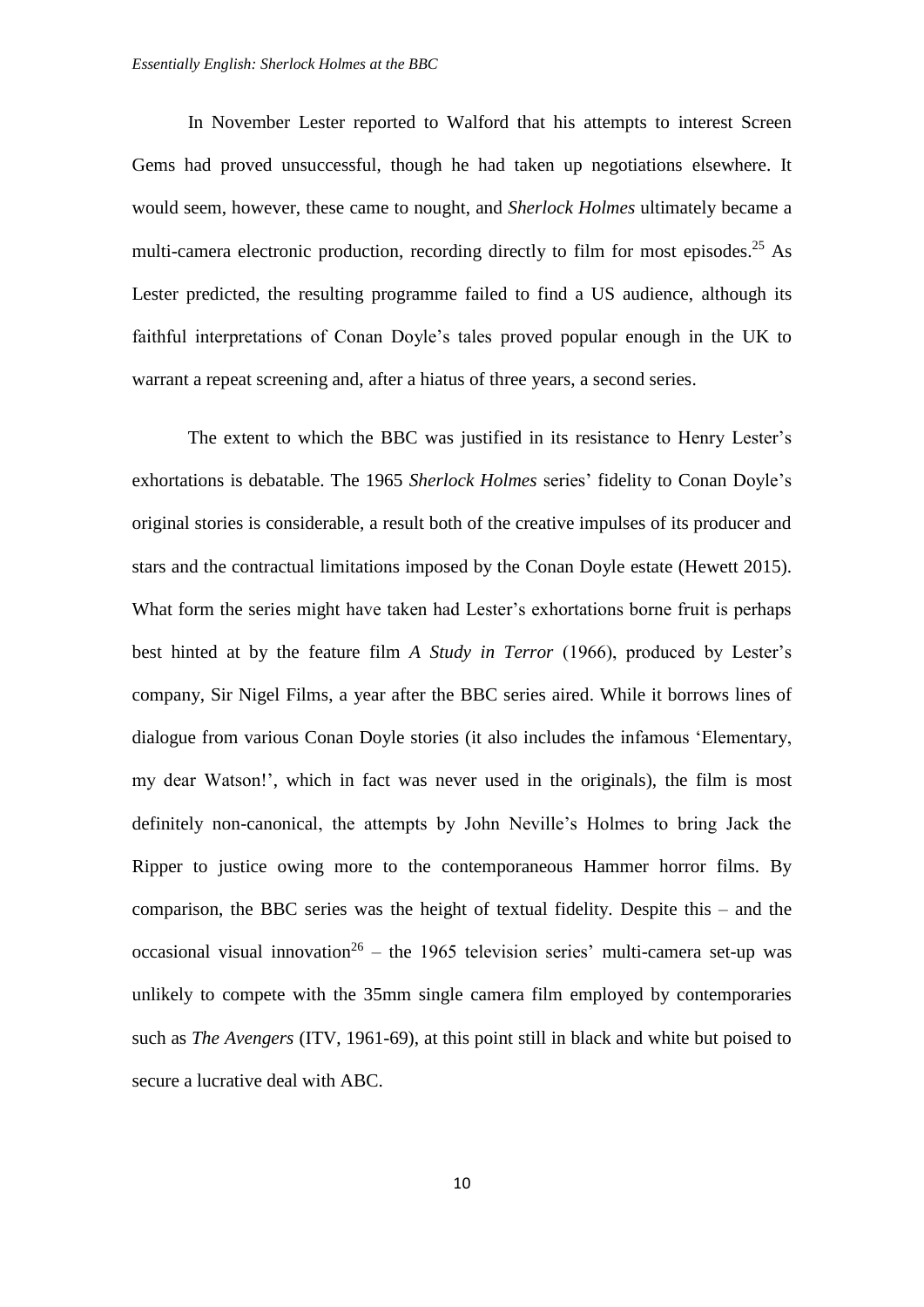Sensing that the BBC was either unable or unwilling to mount a production that would prove palatable to US tastes, Lester now began working to revise the 1964 contract which had granted the Corporation series rights in America. On 11 June 1965, Walford reported to Scuse that Lester 'would very much like the BBC to renounce its rights to sell the programme in America and to let him start afresh and make a new contract for the disposal of American television rights quite independently of our series.<sup>27</sup> Walford counselled that, if the only prospect of sales in the US was 'confined to small stations', Scuse would be wise to accede to Lester's request: 'In other words I think we should only refuse it if we are fairly certain of substantial financial reward coming to us from sales in America.<sup>28</sup> The issue came to a head in a meeting at Threshold House between Lester, Scuse and Walford in September 1965, for which the latter took the minutes. As reported by Walford, Lester's case was that  $20<sup>th</sup>$  Century Fox and ABC 'had recently announced that they would make a television film series about Sherlock Holmes next year for which the scripts had apparently been written.<sup>'29</sup> Lester also revealed that the Mirisch film company intended to make a film, *The Private Life of Sherlock Holmes*, to be directed by Billy Wilder in 1966 (though this only came to fruition five years later). Scuse countered that 'the syndication market in America was not negligible and he also foresaw the possibility of selling BBC telerecordings to the networks for late night showing or for summer replacements.'<sup>30</sup> From these comments it is clear that Scuse was not aiming particularly high in terms of his intended US market, and his subsequent statement that 'he himself had already expended money ... in connection with overseas sales' would, in the light of Walford's earlier advice, seem designed purely to obtain 'some "recompense" in this respect.<sup>31</sup> In the event, the BBC ultimately agreed in principle to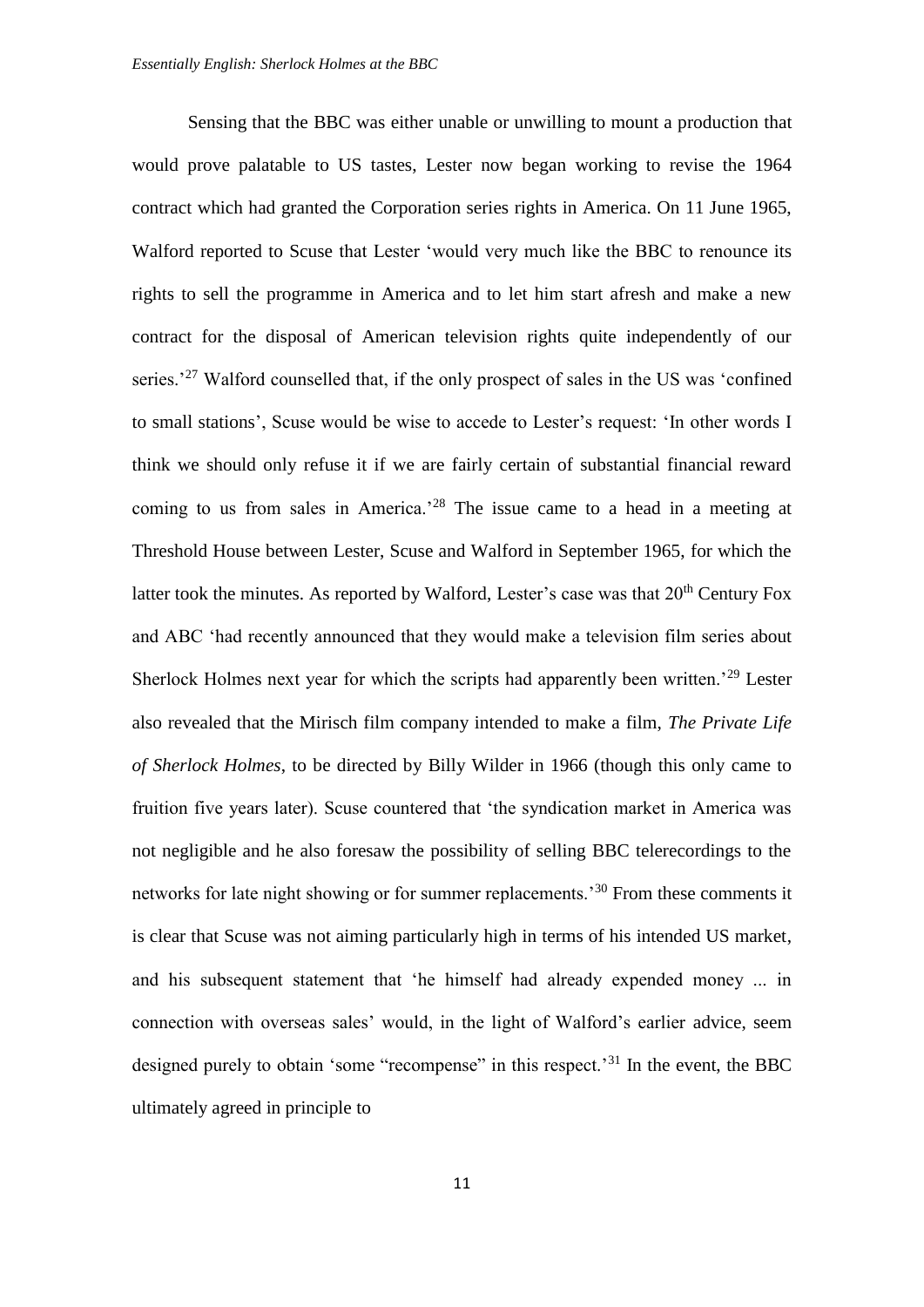to release its rights for the USA and Canada (apart possibly from rights in French for French-speaking Canada) in consideration of Henry Lester undertaking in general terms that when the new American television series of 39 50-minute films was made the BBC should have first refusal of rights in respect of the United Kingdom.

Although the proposed Fox/ABC series never in fact materialised, it seems possible that this renunciation of rights went ahead, although no further paperwork relating to the subject remains in the files. When the series returned in 1968, its new producer requested an 'extension' of rights to the US and Canada,<sup>32</sup> which could indicate either that the BBC had indeed renounced its control in these countries or that the rights had been retained for certain territories and were now to be enlarged.

But by this time there had been a number of changes, not the least of which was the series title: *Sir Arthur Conan Doyle's Sherlock Holmes*. More immediately noticeable, however, was the departure of lead actor Douglas Wilmer, who refused the BBC's request for a reduced episode turnaround of just ten days (Wilmer, cited in Weller 1990: 4). After initial approaches to *A Study in Terror*'s John Neville and then Eric Porter, the role eventually went to Peter Cushing, who had previously played Holmes in Hammer Studios' *The Hound of the Baskervilles* (1959). In terms of US sales, this could be seen as something of a coup; Cushing's regular appearances in the Hammer and Amicus series, then enjoying reasonable success Stateside, made him a more familiar face to US viewers, although the switch in actors would doubtless prove confusing. However, personnel changes were not limited to the cast alone. Although former story editors John Gould and Anthony Read returned to pen several episodes, script editing (as the job was now known) was handled by John Barber before Donald Tosh took over for the majority of the run. In addition, due to original series producer David Goddard having left the BBC in 1965, Australian émigré William Sterling now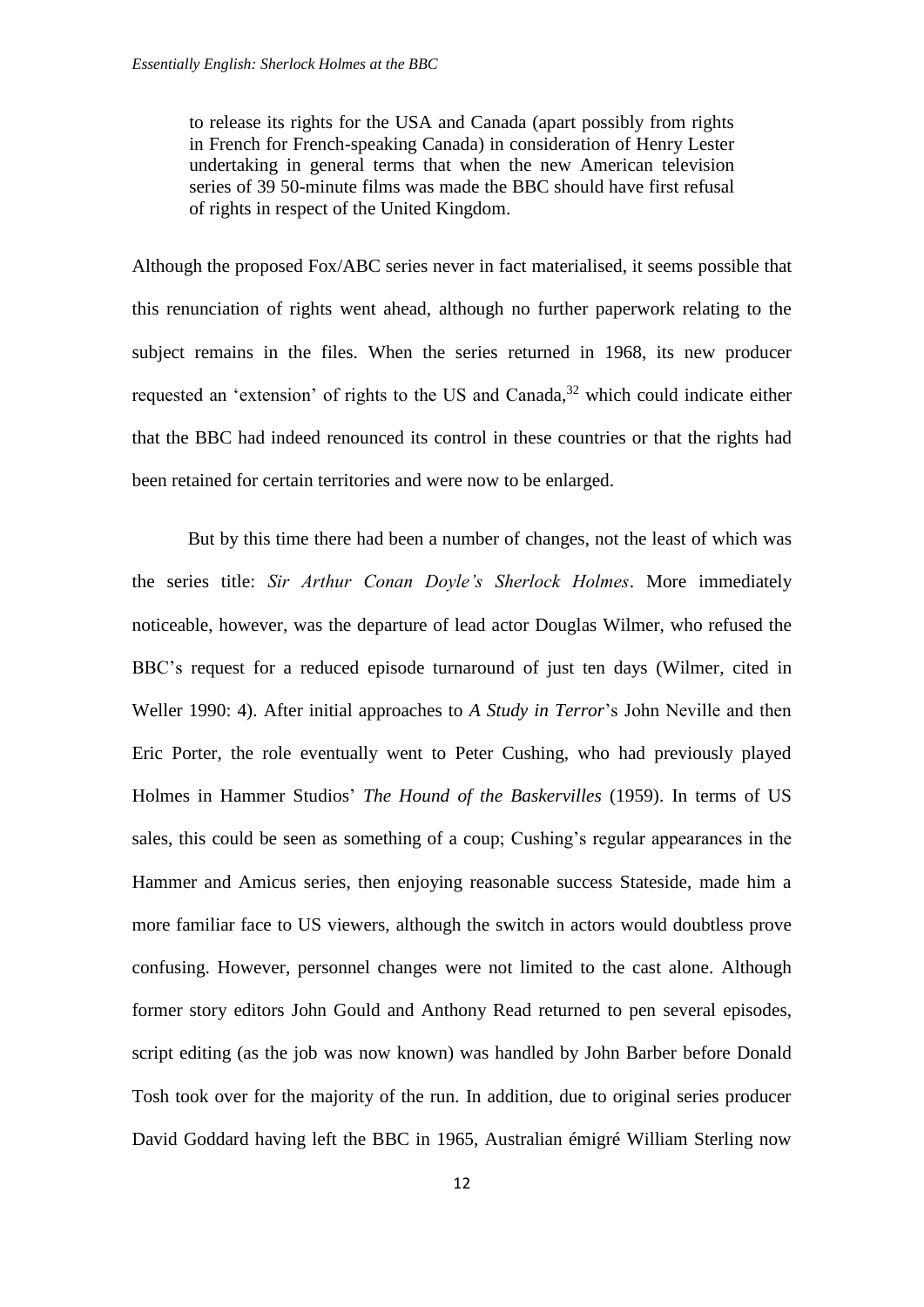took the helm. Arguably the most important of the behind-the-scenes changes, this appointment signified a sea change in style, Sterling instructing his directors to watch the Easter Monday television screening of *Psycho* (1960), 'as it is a starting point for my production approach to *Sherlock Holmes*.'<sup>33</sup>

Sterling's more macabre re-conceptualisation of the series also included an intended switch to colour recording and a host of international guest stars: a memo from his assistant to Head of Television Series Drama Andrew Osborn in April 1968 mentions, among others, such luminaries as George Sanders, Orson Welles, Joseph Cotton, Hayley Mills, Curt Jurgens, Honor Blackman and Hume Cronyn, adding that 'Susannah York, Anne Baxter and Ruth Roman are all interested.'<sup>34</sup> The same missive also expressed the hope that Osborn had obtained permission from the estate to repeat the episodes in 1970. This was due to the fact that BBC1 was not scheduled to begin colour transmission until January of that year, meaning that, even if made in colour, the series would initially be transmitted in black and white in the UK. In the event, the goahead for colour recording was given in May 1968, <sup>35</sup> and twelve of the sixteen episodes would indeed be repeated in colour between July and September 1970.<sup>36</sup> Sterling's ambitious casting plans were, however, largely unrealised, although one at least of his chosen actors, Daniel Massey, appeared in the series opener, 'The Second Stain'. This diminution in the scale of Sterling's production would seem to have been due primarily to a vastly reduced budget, the series already having an overspend of £130,000 by the time the first two episodes were completed (Barnes 2011: 246). Sterling had begun operations on the understanding that a far greater amount of filming was to be allocated than on the 1965 series, and Donald Tosh subsequently claimed he had to significantly re-work scripts which had been commissioned on the understanding that they would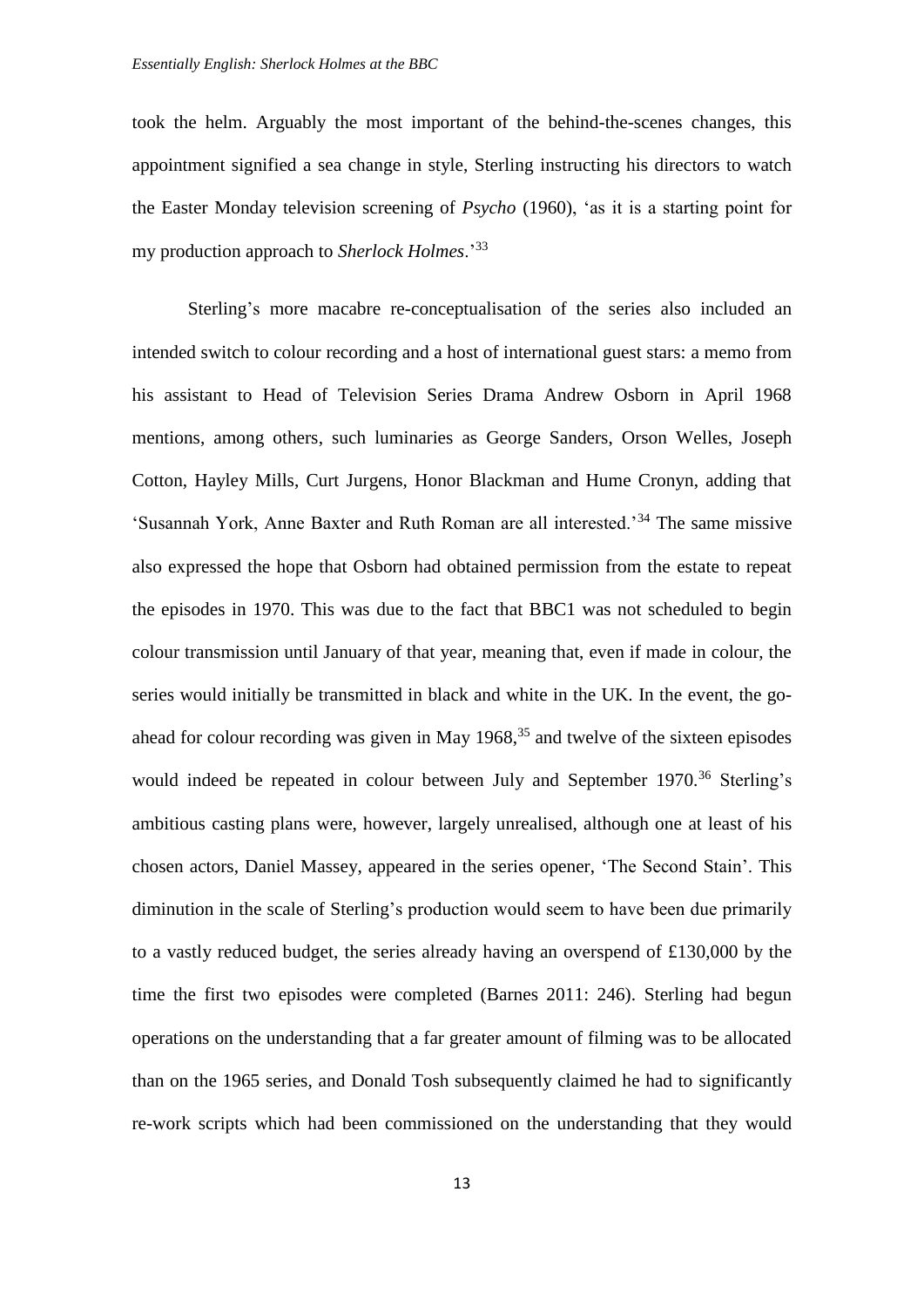comprise 90 per cent film (cited in Barnes 2011: 247) in order to make them suitable for studio recording. In the event, the use of film on the 1968 series is easily outweighed by videotape, the closing episode 'The Blue Carbuncle' notably recreating a Victorian street market within the cramped confines of the studio as opposed to going out onto location.

Little information is provided in the BBC's files regarding what would seem to have been a seriously reduced budget for *Sir Arthur Conan Doyle's Sherlock Holmes*, yet William Sterling's initial plans for the series – an all-colour, largely film production, featuring names known on either side of the Atlantic – indicate a clear interest in making it attractive to US broadcasters. In the event, while the series was sold to South Africa, New Zealand and Australia, it was deemed 'too violent' for American tastes (Barnes 2011: 249); conversely, in the UK it was roundly criticised by *The Daily Mail* for its attempts 'to crash the international market' (ibid.).

Though less information is contained in the BBC files with regard to plans for overseas sale, it is possible that the initial intention was to produce something that could compete with US programming on its own terms. The decision to option a further fifteen stories ('The Hound of the Baskervilles' being split into two episodes) is an interesting one, the original contract having specified that, following the batches of five and eight stories which the BBC had already purchased, additional stories would be made available in a third batch of thirteen, and a final group of  $26<sup>37</sup>$  It is possible that the addition of two stories to the thirteen already agreed took into account the fact that 'A Scandal in Bohemia' and *The Hound of the Baskervilles* were also included in the package, neither of which had been available at the time the original contract was signed. At this time it was common practice at the BBC to ensure that the total number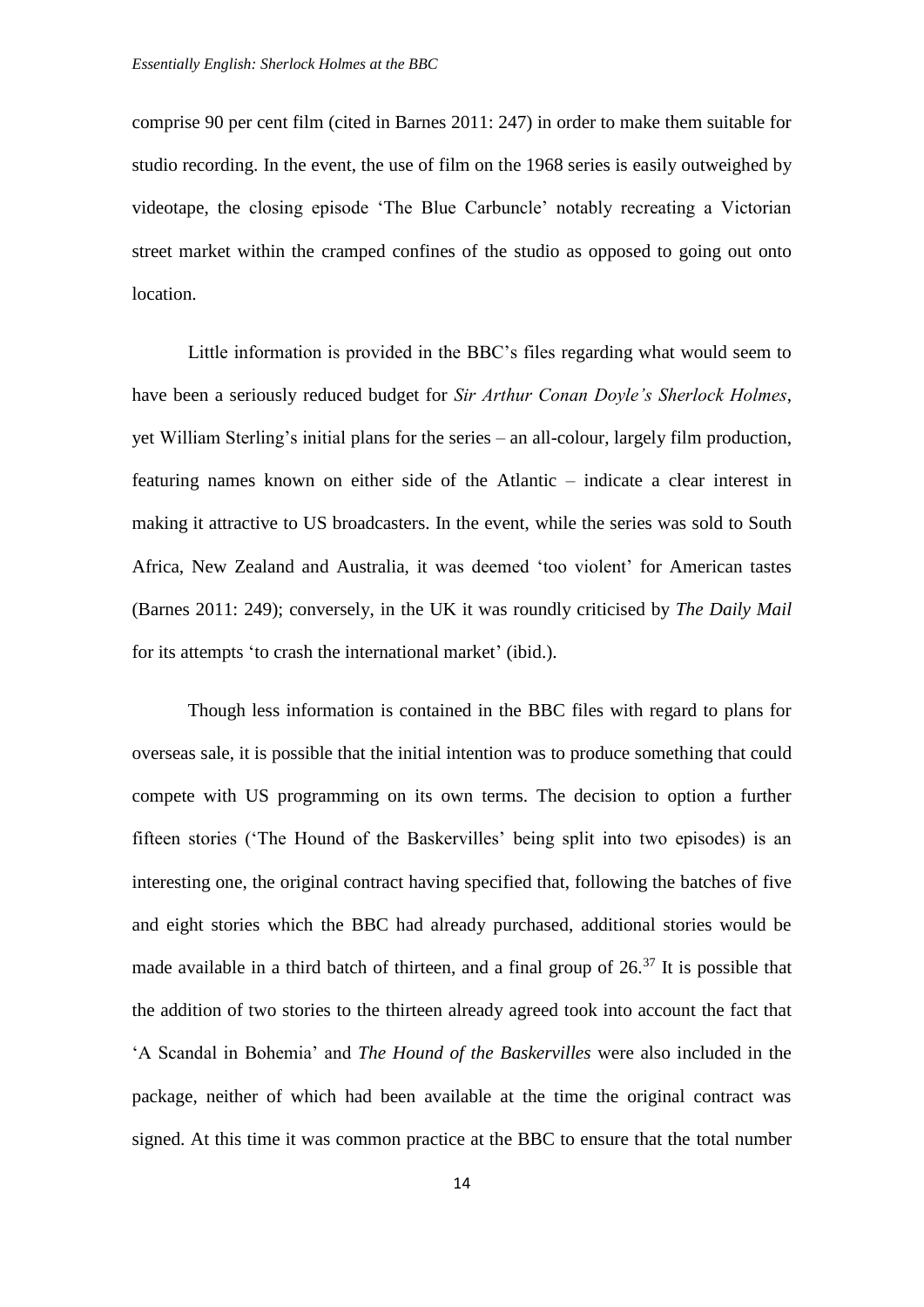of instalments per series could be used to provide a season of broadcasting in the US, where 26 episodes were the norm.<sup>38</sup> Hence, the twelve episodes which made up 1965's *Sherlock Holmes*, when combined with *Detective*'s 'The Speckled Band', could have provided half a season's worth of episodes in America. Had a second series been made with Douglas Wilmer in the lead role, a total of 26 episodes might conceivably have made *Sherlock Holmes* more marketable in the US, but the re-casting of the lead actor, combined with a switch to colour production and the change in tone for the second series, would have made the 1965 and 1968 productions more difficult to sell as a package, Nigel Stock's Doctor Watson being the only clear link.<sup>39</sup> Perhaps with this in mind, Osborn and Walford later began enquiries with Adrian Conan Doyle about the possibility of producing a further series of thirteen episodes, this time making use of his own tales from *The Exploits of Sherlock Holmes* (1954), which Doyle had co-authored with John Dickson Carr.<sup>40</sup> Ultimately, however, these came to nothing, and apart from various one-off productions and repeat screenings of the Rathbone films,  $41$  Sherlock Holmes disappeared from British television until the launch of the Granada series in 1984.

When considering the extent to which the BBC's inability to capitalise on the US sales potential of their Sherlock Holmes series represented a failure of imagination or a lack of understanding of the international television market, it is necessary to place the programmes in historical context. While the US had become an increasingly important market from the late 1950s onwards, the BBC's forays into co-production were extremely rare when compared with those of ITV companies. Although the BBC anticipated ITV's importation of US programming in 1954 with its first US acquisition, *I'm the Law* (syndicated, 1953), it was shows such as *Dragnet* (NBC, 1951-59) and *I*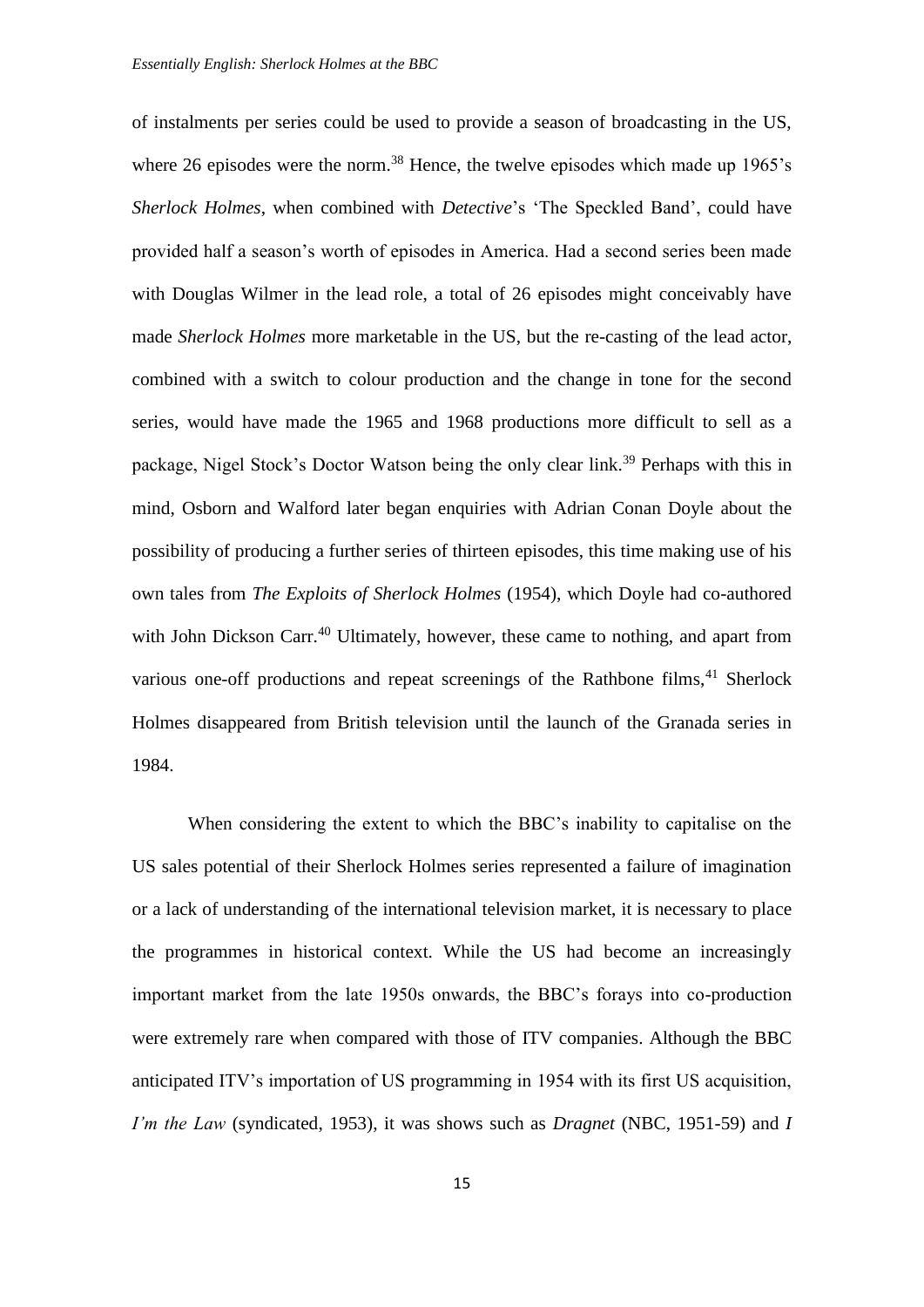*Love Lucy* (CBS, 1951-7), screened by ITV from 1955, which helped to make American programming a British broadcasting staple. It was also ITV which pioneered the export of British television product to America, via *The Adventures of Robin Hood* (ITV, 1955- 9) and *The Adventures of Sir Lancelot* (ITV, 1956-7), the latter becoming the first UK series to be produced in colour after finding success on NBC. However, despite the stream of ITC productions made throughout the 1960s and early 1970s with an eye to overseas sale, comparatively few were long-running network successes, many lasting just one season, and some being shown only in syndication,<sup>42</sup> factors which may well have influenced BBC thinking at the time. As noted by Jeanette Steemers, 'American investment in British programming has always been cyclical and fleeting' (2011: 3), and UK espionage thrillers such as *The Prisoner* (ITV, 1967-8), which chimed with Cold War US audiences in the 1960s, began to lose their audience by the end of the decade as home-grown product like *The Man from U.N.C.L.E.* (NBC, 1964-68) and *Mission Impossible* (CBC, 1966-73) took their place (ibid.: 4). From this perspective, the BBC's reluctance to become involved with American producers might better be read as justifiable caution. It should also be remembered that, unlike ITV, the BBC was not primarily a commercial enterprise, and thus overseas sales could not be an over-riding priority, no matter how desirable.

The difficulty in finding a US audience was also one of timing. From January 1971, a ready market would be provided in the States for BBC (and later ITV and Channel 4) productions via the PBS series *Masterpiece Theatre* (1971-2008), <sup>43</sup> which provided a home primarily for period television adaptations and biographies. Programmes transmitted on this strand included *The Six Wives of Henry VIII* (BBC, 1970), *Elizabeth R* (BBC, 1971) and *I, Claudius* (BBC, 1976), while today it provides a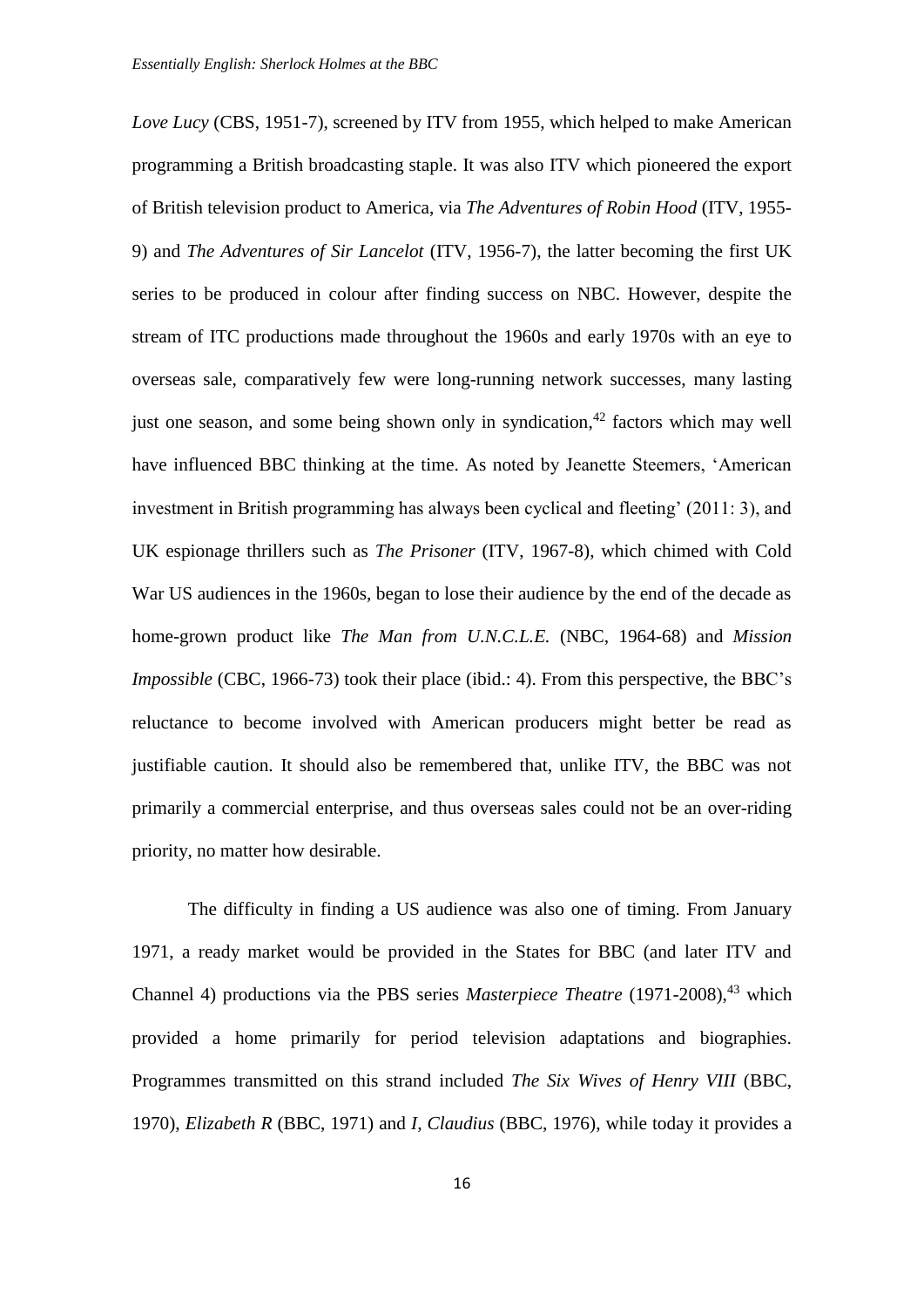home for *Silk* (BBC, 2011-14) and *Downton Abbey* (ITV, 2010- ). It was the involvement of *Masterpiece Theatre* which helped to make Granada's Sherlock Holmes productions a success in America, its then producer, Joan Wilson, also being the wife of star Jeremy Brett. More recently, it was on *Masterpiece Mystery!* that *Sherlock* found its initial US audience, network transmission proving elusive for a programme with such an atypical format (three 90-minute episodes per series, produced on average every eighteen months). Established as a result of the success enjoyed by *The Forsyte Saga* (BBC, 1967) on National Educational Television (NET) (Comstock 1991: 33-35), *Masterpiece Theatre* arrived slightly too late for the BBC's Holmes output; had the timing been different, the series might have found a US audience which could have inspired further production. However, while giving US audiences 'a glimpse of British video drama at its best' (Head and Sterling 1987: 319), *Masterpiece* in no way competes with the various offerings of network television in terms of viewership, being a 'minority outlet' (Steemers 2011: 1). Historically, the majority of Britain's US television successes have been via the sale of formats 'targeted at mass audiences' (ibid.), as opposed to the quality (yet niche, in US terms) literary and crime dramas which feature on PBS.

Another factor is the pervading attitude of the time at home in Britain. In the modern era of globalisation, when the thoughts of executives behind programmes such as *Sherlock* and the relaunched *Doctor Who* (BBC, 2005- ) almost inevitably turn to overseas marketability (*Doctor Who*'s 2010 US publicity junket having been followed by a 'world tour' series launch in the summer of 2014), it is easy to forget that Britain in the 1960s was enjoying an almost unprecedented economic boom. Prime Minister Harold McMillan's 1957 declaration that 'Britons have never had it so good' was still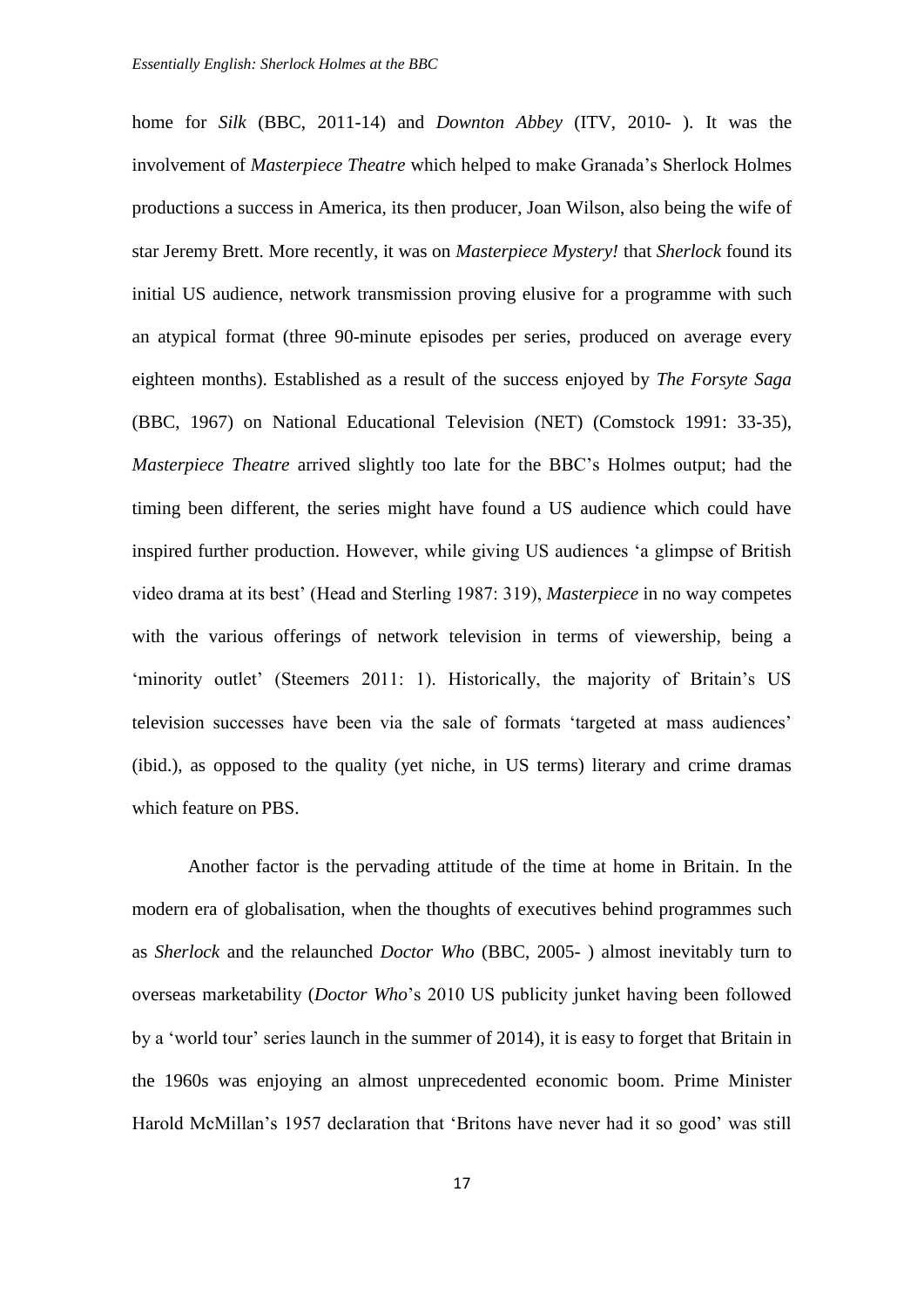being borne out: in the period between 1951 and 1973, real output and output per worker increased at a faster pace than at any time since the Industrial Revolution and unemployment was low. The fact that Britain's main economic competitors at the time – prime among whom were the United States – were making 'even greater progress' (Feinstein 1994: 95-96) was barely heeded. The pervading attitude of the time was one, if not of complacency, then certainly an abiding satisfaction with the economic status quo.

In this light, the BBC's attitude towards US sales is perhaps easier to understand. The Corporation's resistance to any form of American 'interference', while effectively relegating the programme to the second rank abroad in terms of production values, was clearly based on the view that this would not prove an insurmountable barrier to overseas sales, and the fact that the 1968 episodes found an audience on other continents to some extent supports this. What would today seem like a short-sighted approach to the exploitation of a valuable property in fact reflects more general attitudes during a time of domestic prosperity.

#### *Conclusion*

The BBC's determination to preserve the 'Englishness' of its 1960s Sherlock Holmes stories, while on the surface a somewhat defensive resistance to potentially profitable collaboration with American television, becomes more understandable when viewed in historical perspective. Britain at this time was enjoying an extended period of economic growth and self-sufficiency, and was largely indifferent to the even more impressive expansion taking place abroad. In addition, the success then being enjoyed by the BBC's commercial rivals, while impressive, ultimately proved short-lived. However, from a modern perspective the long-term negative effects of such thinking cannot be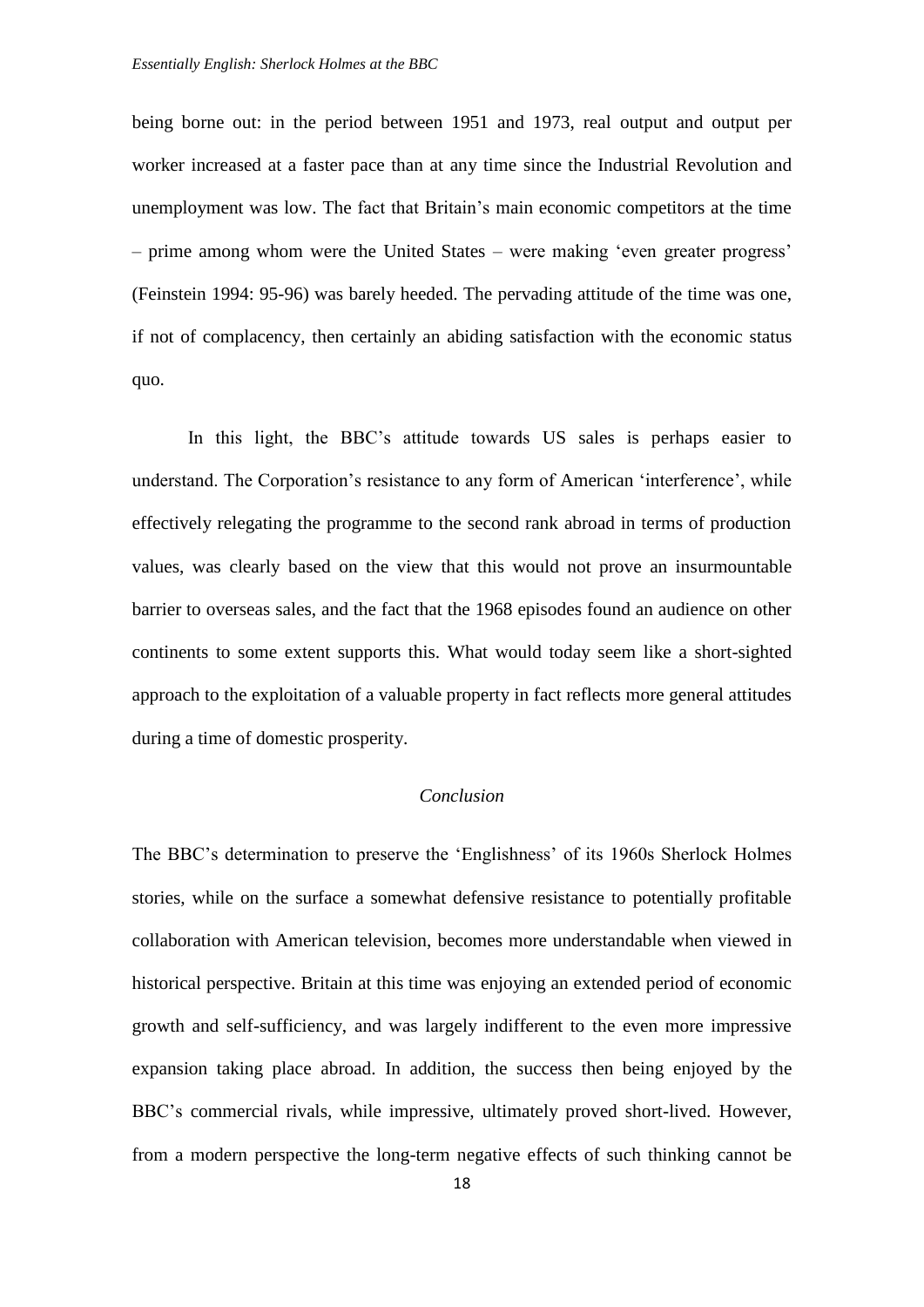denied. Aside of the loss of any potential US audience (unthinkable in the era of BBC America), the greatest impact of the Corporation's decision not to co-produce has been on archive preservation and – arguably correspondingly – these productions' place in the television canon. Today, most of even the poorest-performing ITC productions remain intact in the archives. Many have been released on VHS and DVD (in some cases on more than one occasion), and have also enjoyed occasional repeat screenings in the UK.<sup>44</sup> By contrast, only six of the sixteen Peter Cushing episodes are known still to exist, and while these have received DVD release at home in Britain, the Douglas Wilmer series (from which only two episodes are wholly or partly missing) was, ironically, available to purchase only in America until the BFI's March 2015 release. Compared to the later, all-film Granada series, which has been retained in its entirety and even received a pristine BluRay release, the BBC's productions are neglected relics of a bygone era, doomed to obscurity by their insistence on producing an English Holmes for a domestic English audience. Although the Wilmer and Cushing series feature many of the stories later adapted for the Jeremy Brett episodes, offering a fascinating opportunity to compare the vicissitudes of multi-camera video and single camera film production, it is the latter which remain a fixed point in the minds of television viewers, much as the earlier Rathbone films continue to do (Leitch 2007). Despite the fact that the opening episode of the Cushing series was the highest rated BBC programme up to that point (Earnshaw 2001: 60), today the 1960s productions are largely ignored, even by television historians.<sup>45</sup> That is a historical gap which this article attempts in some small way to redress, yet the question remains of whether, had the BBC entered into American co-production as the Conan Doyle estate desired, the longevity of the series might have been ensured – albeit at the perceived cost of Holmes' 'essential Englishness'.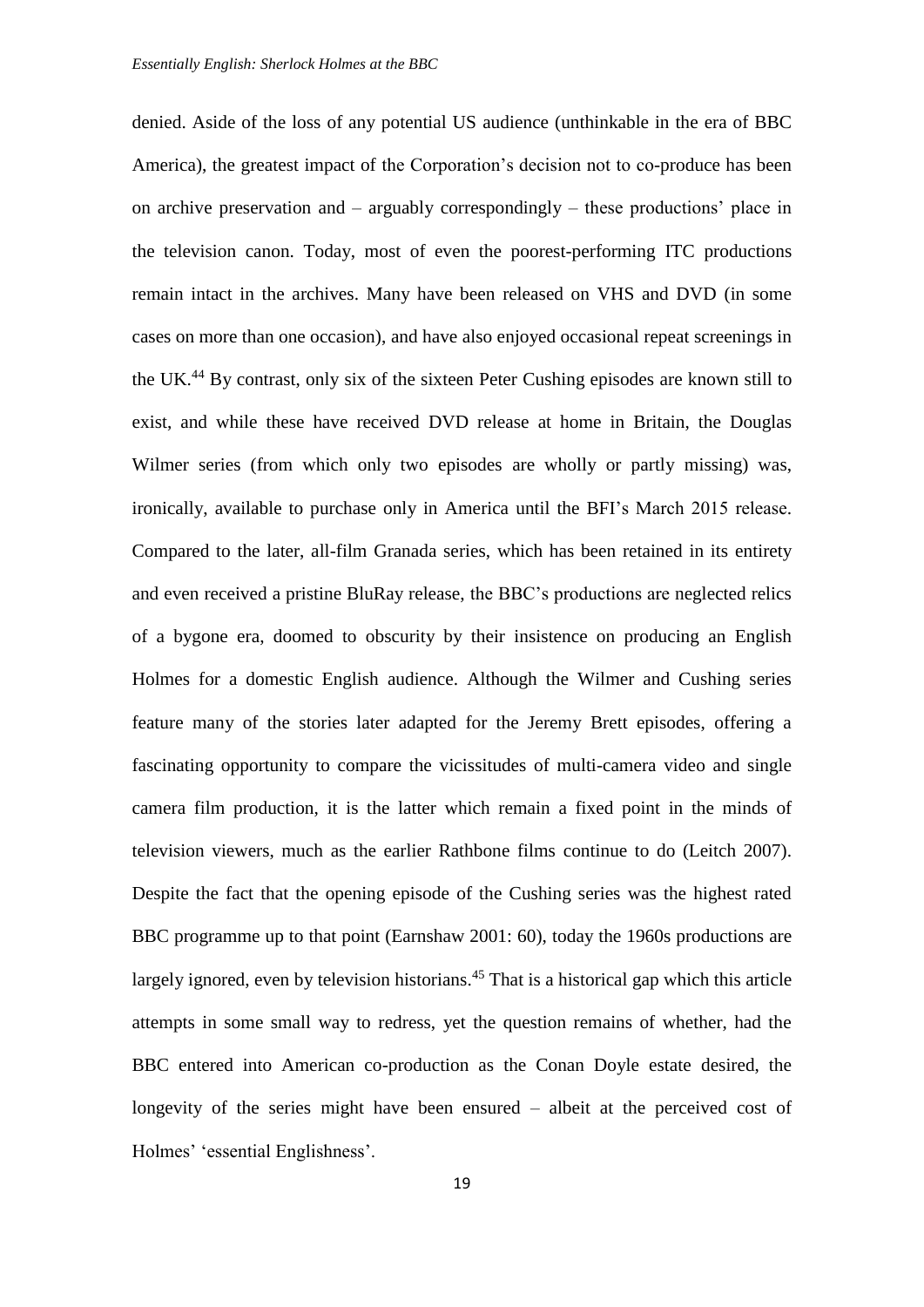## **Notes**

1

<sup>1</sup> Hagman starred in the parodic TV movie *The Return of the World's Greatest Detective* (NBC, 1976), playing a deluded modern day motorcycle cop who believes himself to be the fictional sleuth; Charlton Heston took the lead in *The Crucifer of Blood* (TNT, 1991), reprising his earlier stage performance on Broadway (1978) and in London (1979) and Los Angeles (1980).

<sup>2</sup> As highlighted by Thomas Leitch (2009), Michel Cox (2011) and Tom Steward (2012), some later stories, such as *The Master Blackmailer* (ITV, 1992), *The Eligible Bachelor* (ITV, 1993) and *The Last Vampyr* (ITV, 1993), included a substantial amount of material not deriving from Doyle's texts, and early adaptation 'The Greek Interpreter' (ITV, 1985) added an entirely new last act.

 $3$  The copyright system in the US, by which rights extended 75 years after publication, meant that the post-1906 stories were not available (Cox 2012: 8). Until 1987 the production team limited themselves to material published before 1906, but an agreement reached with the Doyle estate meant that eventualy they were also able to adapt the later books (ibid: 118). It was at this point that Granada switched to 35mm film production, 16mm not being acceptable to the major American TV networks (ibid: 108-9).

<sup>4</sup> For example, in 'The Blind Banker', the line 'They gave me an ASBO, Sherlock!' is replaced with 'They gave me community service, Sherlock!' (Porter 2013: 122-3).

<sup>5</sup> Single drama *The Three Garridebs* had been broadcast by NBC in November 1937, while 'The Adventure of the Speckled Band' was later transmitted as part of CBS's *Your Show Time* in March 1949.

<sup>6</sup> Memo from M.T. Candler, BBC Head of Copyright, 20 September 1951, BBC WAC/T5/460/1.

<sup>7</sup> Letter from R.G. Walford, Head of Copyright, 28 July 1964, BBC WAC/T5/1907/1. <sup>8</sup> Memo from Programming Services Assistant, Midland Region, 24 March 1964, BBC WAC/T5/2359/1.

<sup>9</sup> Memo from John Gould, 6 July 1964, BBC WAC/T5/1907/1. Other programmes which employed this technique included *Maigret* (BBC, 1960-63), and later *Adam Adamant Lives!* (BBC, 1966-67).

 $10$  The 405 line system was gradually being superseded around this time by 625 line PAL, which was used for the new BBC2 channel in Ultra High Frequency (UHF) from 1964.

 $11$  As reported in a memo from R.G. Walford, 3 February 1964, BBC WAC/T5/1907/1. <sup>12</sup> The first two films in which Rathbone played Holmes, *The Hound of the Baskervilles* (1939) and *The Adventures of Sherlock Holmes* (1939), had been made by 20th Century Fox, and differed from the Universal series in that they were period adaptations, whereas Universal opted to update Holmes and Watson to the WWII era.  $13$  Ibid.

<sup>14</sup> Memo from Dennis Scuse, General Manager, Television Enterprises, 3 March 1964, BBC WAC/T5/1907/1.

<sup>15</sup> Memo from David Goddard, 6 March 1964, BBC WAC/T5/1907/1.

<sup>16</sup> Letter from R.G. Walford, 19 March 1964, BBC WAC/T5/1907/1.

 $17$  Letter from Elwyn Jones, dictated to Elena Patrick, 24 August 1964, BBC WAC/T5/1907/1.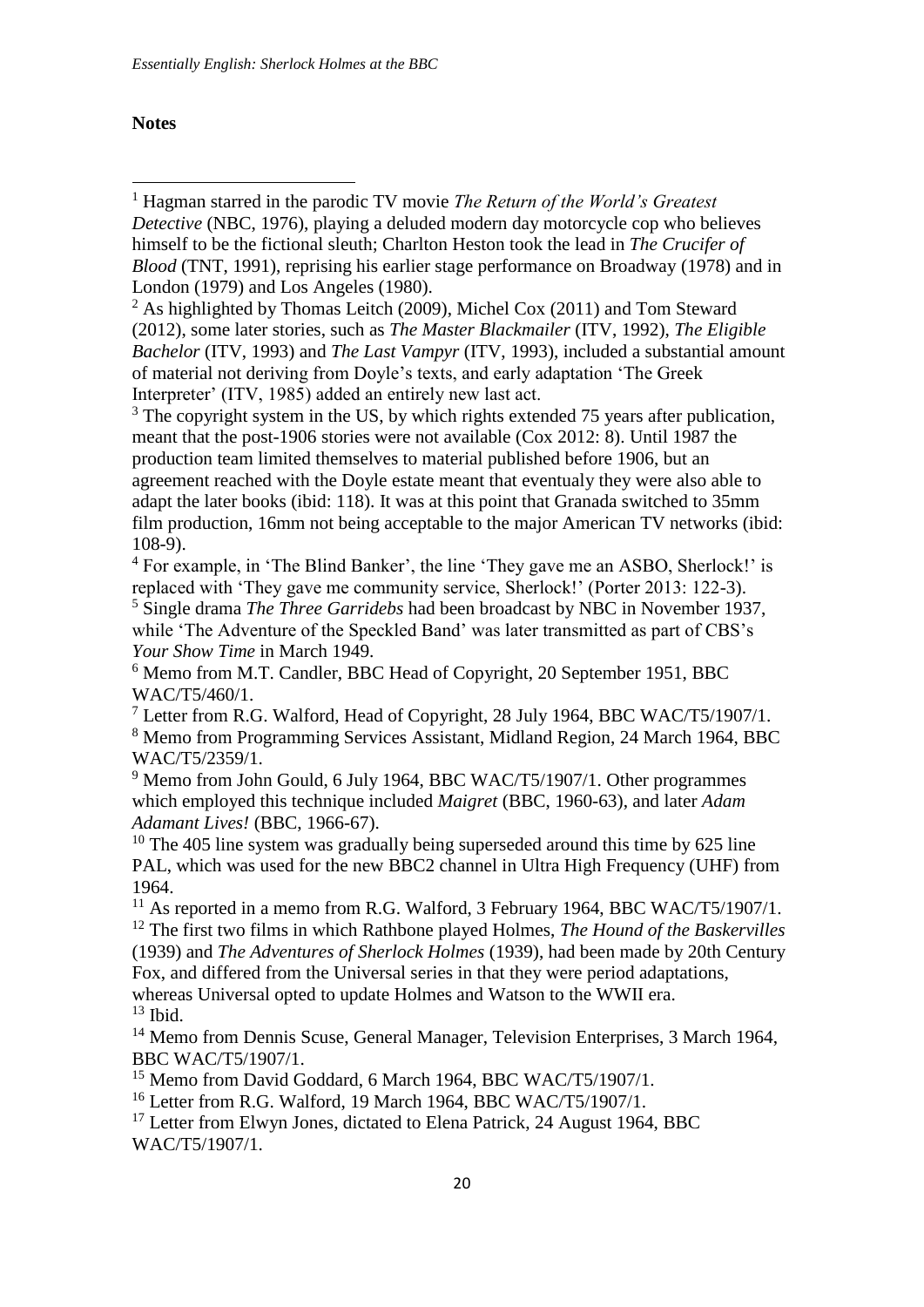<sup>18</sup> Letter from R.G. Walford, 19 March 1964, BBC WAC/T5/1907/1.

1

<sup>21</sup> Memo from R.G. Walford, 16 June 1964, BBC WAC/T5/1907/1.

<sup>23</sup> Memo from Elwyn Jones, Head of Television Series Drama, 17 June 1964, BBC WAC/T5/2359/1.

<sup>24</sup> Memo from John Gould, 4 September 1964, BBC WAC/T5/1907/1.

 $25$  The production was forced to record on videotape in Weeks 49 and 51 of 1964 for 'The Illustrious Client' and 'The Beryl Coronet'; memo from Brian Batchelor, 23 October 1964, BBC WAC/T5/1915/1. No information is provided about why this change was necessary, although Batchelor's recording request forms show that it was only the 35mm domestic recording that was affected for these episodes; the 16mm overseas film transcript went ahead as usual.

<sup>26</sup> The episode 'The Red-Headed League' features some particularly innovative set-ups to create a filmic impression of temporal ellipses and compressions within the limitations of the multi-camera studio.

<sup>27</sup> Memo from R.G. Walford, 11 June 1965, BBC WAC/T5/1907/2.

 $28$  Ibid.

 $29$  Minutes by R.G. Walford, 24 September 1965, BBC WAC/T5/1907/2.

<sup>30</sup> Ibid.

 $31$  Ibid.

<sup>32</sup> Memo from William Sterling's assistant, 22 April 1968, BBC WAC/T5/1907/3.

<sup>33</sup> Memo from William Sterling, 9 April 1968, BBC WAC/T5/1907/3.

<sup>34</sup> Memo from William Sterling's assistant, 22 April 1968, BBC WAC/T5/1907/3.

<sup>35</sup> Memo from Brian Batchelor, Organiser Television Series Drama, 13 May 1968, BBC WAC/T5/1907/3.

<sup>36</sup> The episodes not repeated, and therefore only ever transmitted in black and white, were: 'The Second Stain'; 'The Greek Interpreter'; 'Black Peter'; and 'The Blue Carbuncle', although the latter has since been released on DVD in the UK in its colour version.

 $37$  Memo from R.G. Walford, 15 January 1964, BBC WAC/T5/1907/1.

<sup>38</sup> Memo from Andrew Osborn, 4 August 1969, BBC WAC/T5/1907/3.

 $39$  To add to the confusion, supporting characters such as Inspector Lestrade were also re-cast in the 1968 series, Peter Madden being replaced by William Lucas. However, Madden reappeared playing an entirely different character in the 1968 episode 'The Boscombe Valley Mystery'.

<sup>40</sup> Memo from R.G. Walford, 19 June 1969, BBC WAC/T5/1907/3.

<sup>41</sup> *Classics Dark and Dangerous*: Silver Blaze (ITV, 1977), and a four-part serialisation of *The Hound of the Baskervilles* (BBC, 1982).

<sup>42</sup> *The Baron* (ITV, 1966-67) and *The Persuaders!* (ITV, 1971-72) were either pulled mid-run due to poor US ratings or switched to syndication, while *Captain Scarlet and the Mysterons* (ITV, 1967-68) and *Randall and Hopkirk (Deceased)* (ITV 1969-70) were syndication only, the latter being re-titled *My Partner the Ghost*.

<sup>43</sup> Since 2008, the series has been re-branded as *Masterpiece* and divided into three strands: *Masterpiece Classic*, *Masterpiece Mystery!* and *Masterpiece Contemporary*.

<sup>44</sup> By way of illustration, both US success *The Saint* and syndication flop *Randall and Hopkirk (Deceased)* have been released on VHS (by Polygram) and twice on DVD (first

 $19$  Memo from Dennis Scuse, 12 June 1964, BBC WAC/T5/1907/1.

 $20$  Ibid.

 $^{22}$  Memo from John Gould, 17 June 1964, BBC WAC/T5/1907/1.